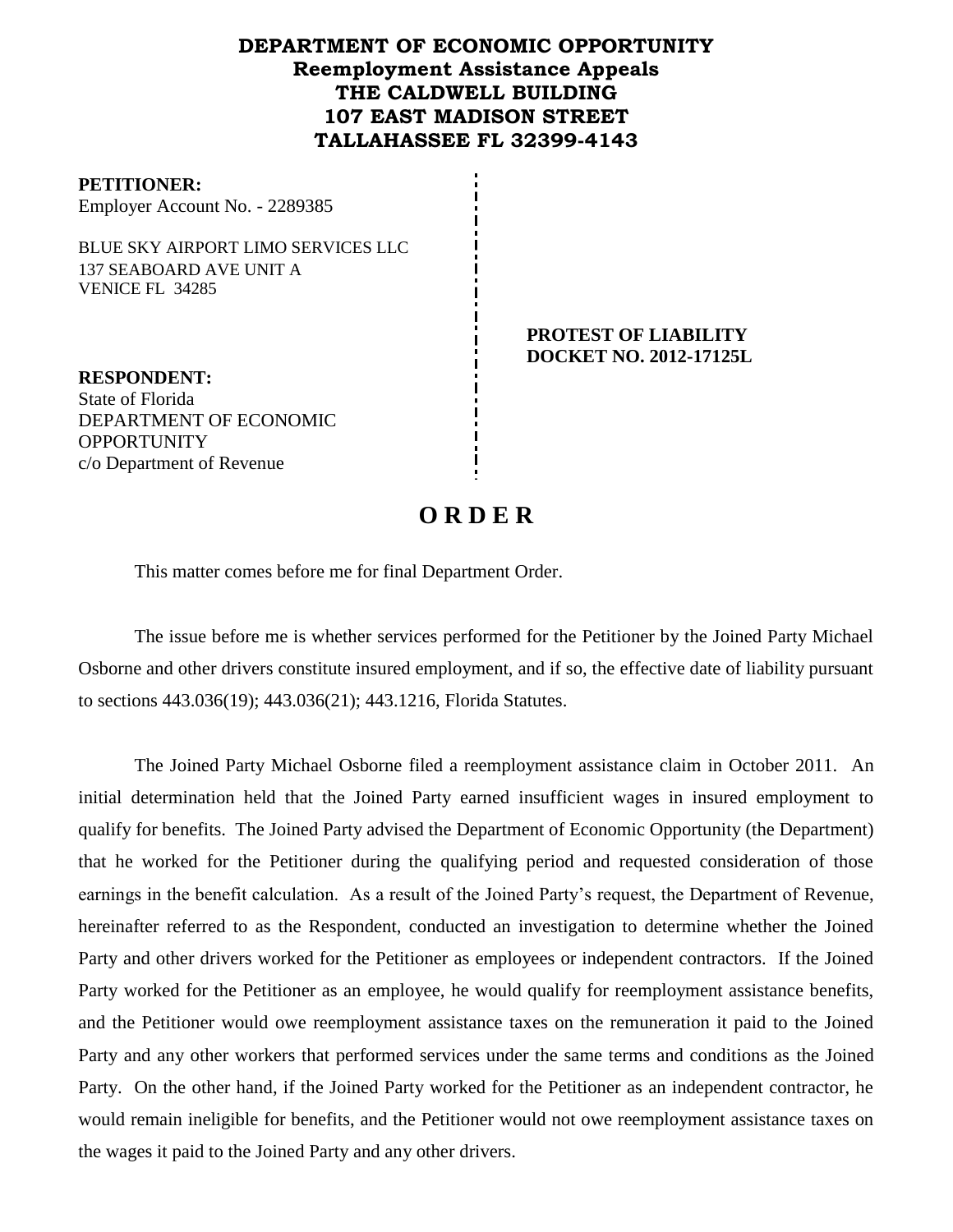Upon completing the investigation, the Respondent's auditor determined that the services performed by the Joined Party and other drivers were in insured employment. The Petitioner was required to pay reemployment assistance taxes on wages it paid to the Joined Party and any workers who performed services under the same terms and conditions as the Joined Party.The Petitioner filed a timely protest of the determination.The claimant who requested the investigation was joined as a party because he had a direct interest in the outcome of the case. That is, if the determination is reversed, the Joined Party will once again be ineligible for benefits and must repay all benefits received.

A telephone hearing was held on May 9, 2012, and this case was consolidated with Docket Number 2011-126271L.The Petitioner was represented by its attorney. The Petitioner's bookkeeper, general manager and two former owners testified as witnesses on behalf of the Petitioner. The Respondent, represented by a Tax Specialist II, appeared and testified. Joined Parties James Ryder and Michael Osborne both appeared and testified. The Special Deputy issued recommended orders for both Docket Number 2011-126271L and Docket Number 2012-17125L on June 5, 2012.

The Special Deputy's Findings of Fact recite as follows:

- 1. Joined Party Michael Osborne worked for an airport limousine service in Venice, Florida as a driver beginning in 1996. In June 2000 the Petitioner, Blue Sky Airport Limo Service, L.L.C., was formed for the purpose of purchasing the airport limousine company in July 2000. The Petitioner's owners were Jeffery Knuckles, John Dowd and Thomas Parks. Jeffery Knuckles and John Dowd were absentee owners who were not involved in the operation of the business. The managing member of the limited liability company was Thomas Parks. Upon purchase of the business the Petitioner retained Michael Osborne as a driver and classified him as an independent contractor. There was no written agreement or contract between Michael Osborne and the Petitioner. At one point Michael Osborne questioned the manager, Thomas Parks, why the Petitioner had classified him as an independent contractor. Thomas Parks replied that there was a fine line between employees and independent contractors, but did not offer any further explanation as to why the Petitioner had classified Michael Osborne as an independent contractor.
- 2. In March 2003 the Petitioner hired Joined Party James Ryder as a driver. The Petitioner never told James Ryder that he was hired as an independent contractor. There was no written agreement or contract between James Ryder and the Petitioner.
- 3. The Petitioner requires newly hired drivers to complete training by riding with an existing driver for one or two days. James Ryder rode with another driver for one day. When Michael Osborne was hired by the Petitioner's predecessor in 1996 he was required to complete training in the same manner. He was not required to complete additional training when the Petitioner purchased the business. During the time that Michael Osborne and James Ryder worked for the Petitioner there were occasions when newly hired drivers were assigned to ride with James Ryder or Michael Osborne for training purposes.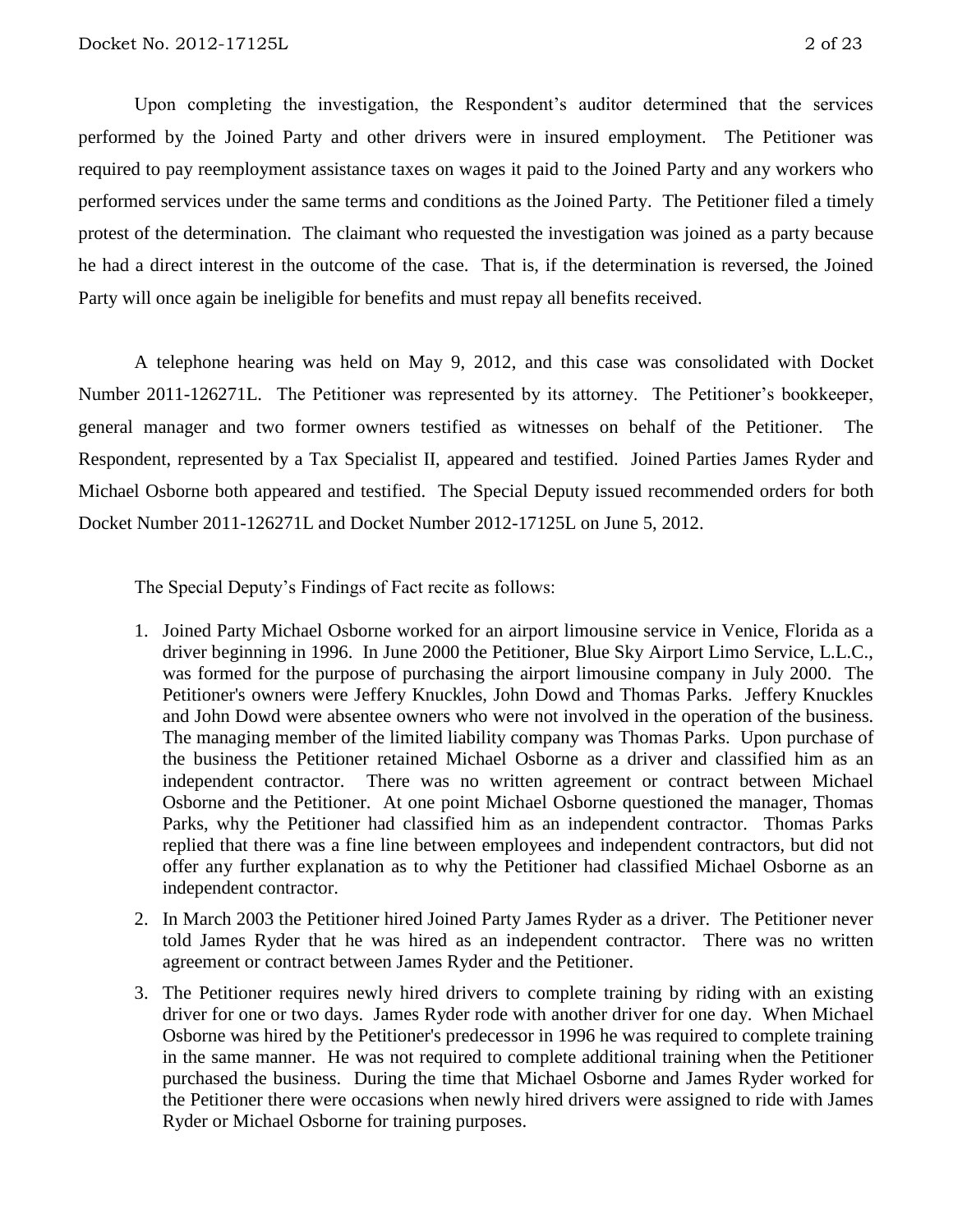- 4. The drivers are assigned to different work shifts by the Petitioner and are classified by the Petitioner as either full time drivers or part time drivers. Both Michael Osborne and James Ryder were assigned to work the early morning shift and were classified as full time drivers. The hours of the early morning shift are generally as early as 3 AM until approximately noon. The Petitioner's business operates seven days per week. Prior to 2010 Michael Osborne was scheduled to be off on Friday each week. In 2010 the Petitioner informed Michael Osborne that he was not allowed to work six days a week and that he was required to be off two days each week.
- 5. Jeffery Knuckles and John Dowd bought out Thomas Parks in 2007. After that date the company was operated by several different managers. Jeffrey Knuckles and John Dowd believed that the company was being poorly managed and that theft was occurring. Beginning in approximately 2010 or 2011 Jeffrey Knuckles, who lives in Colorado, began making frequent trips to the business location to oversee the business operation. On August 26, 2011, the limited liability company, including the business, was sold to Amine Abdul-aal. Since August 26, 2011, the business has been managed by his daughter, Zeina Abdul-aal.
- 6. The Petitioner has had ten to twenty drivers at any one time in the past. Currently, the Petitioner has nine drivers. The Petitioner provides the vehicles which are driven by the drivers. The Petitioner pays for the gas, maintenance, repairs, licenses, permits, and insurance for the vehicles. The Petitioner provides cell phones for the drivers, which are to be used for company business. The Petitioner provides business cards bearing the Petitioner's name and telephone number. The business cards do not contain the driver's name or the driver's contact information. The Petitioner provides everything that is needed for the drivers to perform the work with the exception of airport licenses for the Tampa and Sarasota airports which have been required by those airports during the last few years. Each driver is required to obtain those licenses from the airports. The licenses authorize the driver to operate the Petitioner's vehicle on airport property but do not authorize the driver to operate vehicles for other transportation companies. A driver is required to return the license to the airport if the driver is terminated from the Petitioner. The initial fee for the Tampa airport is \$100 with an annual renewal fee of \$75. The Sarasota airport charges an annual fee of \$35. The Petitioner pays the fee for the drivers for the Ft. Myers airport. Any other expenses which the drivers may have are reimbursed by the Petitioner.
- 7. Prior to approximately 2006 the Petitioner required the drivers to wear company uniforms bearing the Petitioner's name. One uniform was provided by the Petitioner at the time of hire and the drivers had the option of purchasing additional uniforms. The Petitioner paid one-half of the cost for additional uniforms. In approximately 2006 the Petitioner discontinued requiring company uniforms and established a dress code for the drivers. The drivers are not allowed to wear sandals or tee-shirts but are allowed to wear shorts with pockets and a collared shirt.
- 8. The drivers are paid a percentage of the fares which are charged to the Petitioner's clients. The Petitioner determines the amount of all fares and generally requires the clients to prepay the fares. The Petitioner determines the percentage of the fare which is paid to the drivers. When Michael Osborne began working for the Petitioner in July 2000 the Petitioner paid him 21% of the fares. In 2005 the Petitioner unilaterally changed the drivers' percentage to 18%.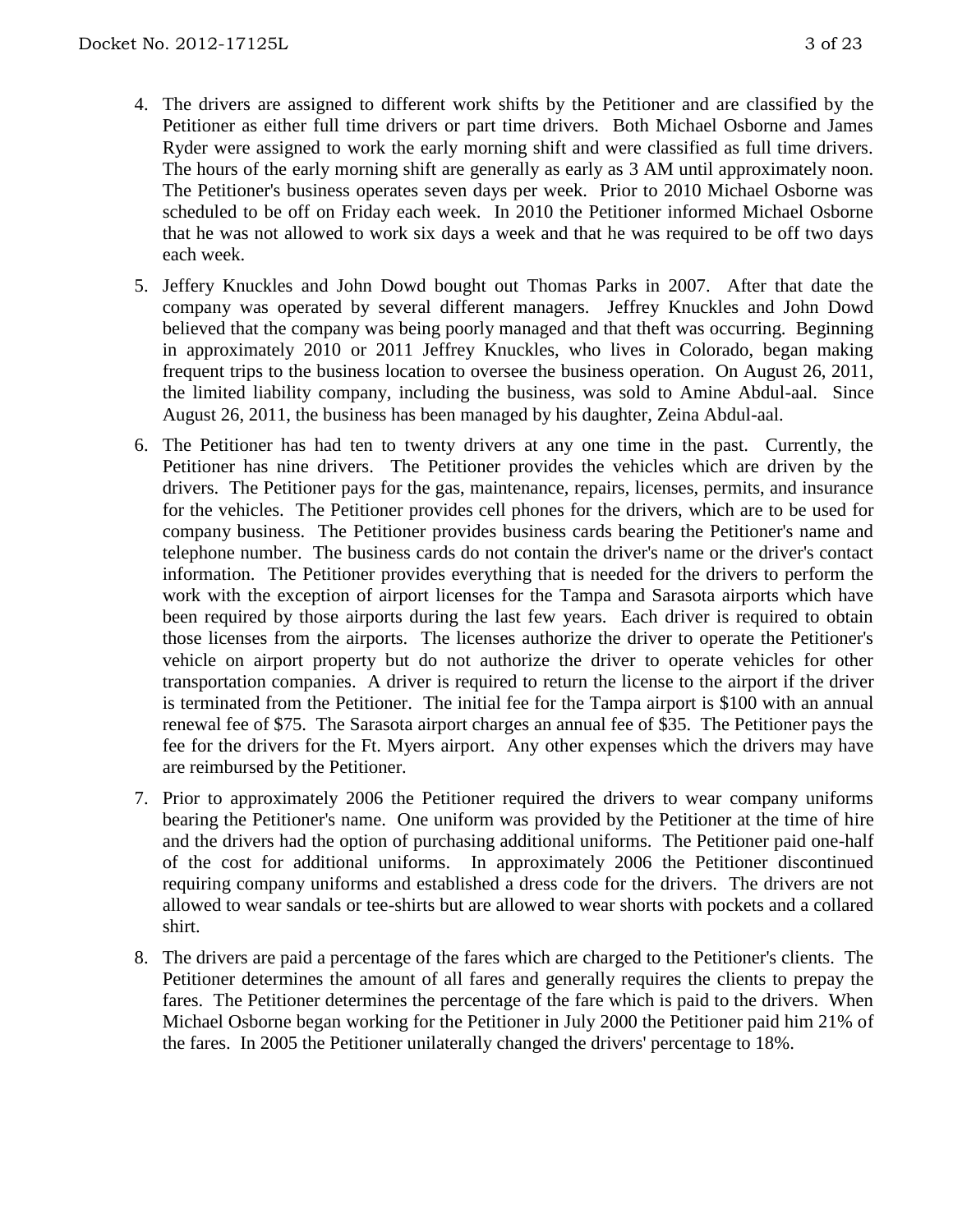- 9. The drivers do not bill the Petitioner for their services and they are not required to punch a timecard or complete a timesheet. The Petitioner pays the drivers weekly based on 18% of the revenue generated by each driver. No taxes are withheld from the pay and no fringe benefits are provided, with the exception of occasional Christmas bonuses. At the end of each year the Petitioner reports the earnings of each driver on Form 1099-MISC as nonemployee compensation.
- 10. Occasionally, the customer does not prepay and the driver is notified by the Petitioner that the driver is required to collect the cash from the customer. Also occasionally, an individual will approach a driver at the airport and request to be transported. The Petitioner has provided the drivers with a list of the fares from one location to another. The driver tells the potential passenger the amount of the fare and, if the fare is acceptable to the customer, the driver must contact the Petitioner to notify the Petitioner and to request permission to transport the passenger before transporting the customer. The driver is required to turn in all fares collected by the driver.
- 11. The drivers are allowed to receive gratuities from passengers and some of those gratuities are collected by the Petitioner at the time that the client prepays the fare. Initially, the drivers were allowed to keep any cash gratuities which were paid to them by customers and they were not required to report the receipt of those gratuities to the Petitioner. The Petitioner changed that policy at some point in time and requires the drivers to turn in all cash gratuities which the drivers receive. The Petitioner then returns the cash gratuities to the driver along with the prepaid gratuities.
- 12. On one occasion the Petitioner asked Joined Party James Ryder if he would be willing to wash and detail two vehicles that were in poor shape and asked James Ryder how much pay he would be willing to accept for the work. James Ryder stated an amount which was acceptable to the Petitioner. He completed the work and was paid accordingly.
- 13. The Petitioner provides the full time drivers with a manifest containing the assignments or runs assigned to the driver for the following day. A driver may refuse an assignment but the driver must have a good reason for refusing. It was common knowledge among the drivers that if a driver refused assignments too often the driver would be disciplined or discharged. Both Michael Osborne and James Ryder had been told by other drivers that assignments had been withheld from them for several days because they had refused to take an assignment. On one or two occasions Michael Osborne attempted to refuse an assignment and was told by the Petitioner that he had to take the assignment or else he would not have a job.
- 14. The drivers are required to request time off in advance and must obtain permission. If a driver is ill and not able to work an assignment, the driver must notify the Petitioner so that the Petitioner can schedule a substitute. The driver is not allowed to hire others to perform the work for him. It is difficult for the early morning drivers to notify the Petitioner because the Petitioner's office is not open that early. As a result Michael Osborne usually worked even though he was ill. On a few occasions Michael Osborne contacted one of the Petitioner's other drivers to take the assignment. On those occasions the substitute driver was paid by the Petitioner, not by Michael Osborne.
- 15. The drivers are not allowed to have family members or other riders, with the exception of the paid passengers, in the Petitioner's vehicle. In the past the Petitioner would occasionally allow the full time early morning drivers to take a vehicle home with them so that they could leave directly from their home to pick up an early morning passenger rather than going to the Petitioner's location, picking up the vehicle, and then picking up the passenger. Several years ago the Petitioner changed that policy. The drivers are not allowed to take a vehicle home.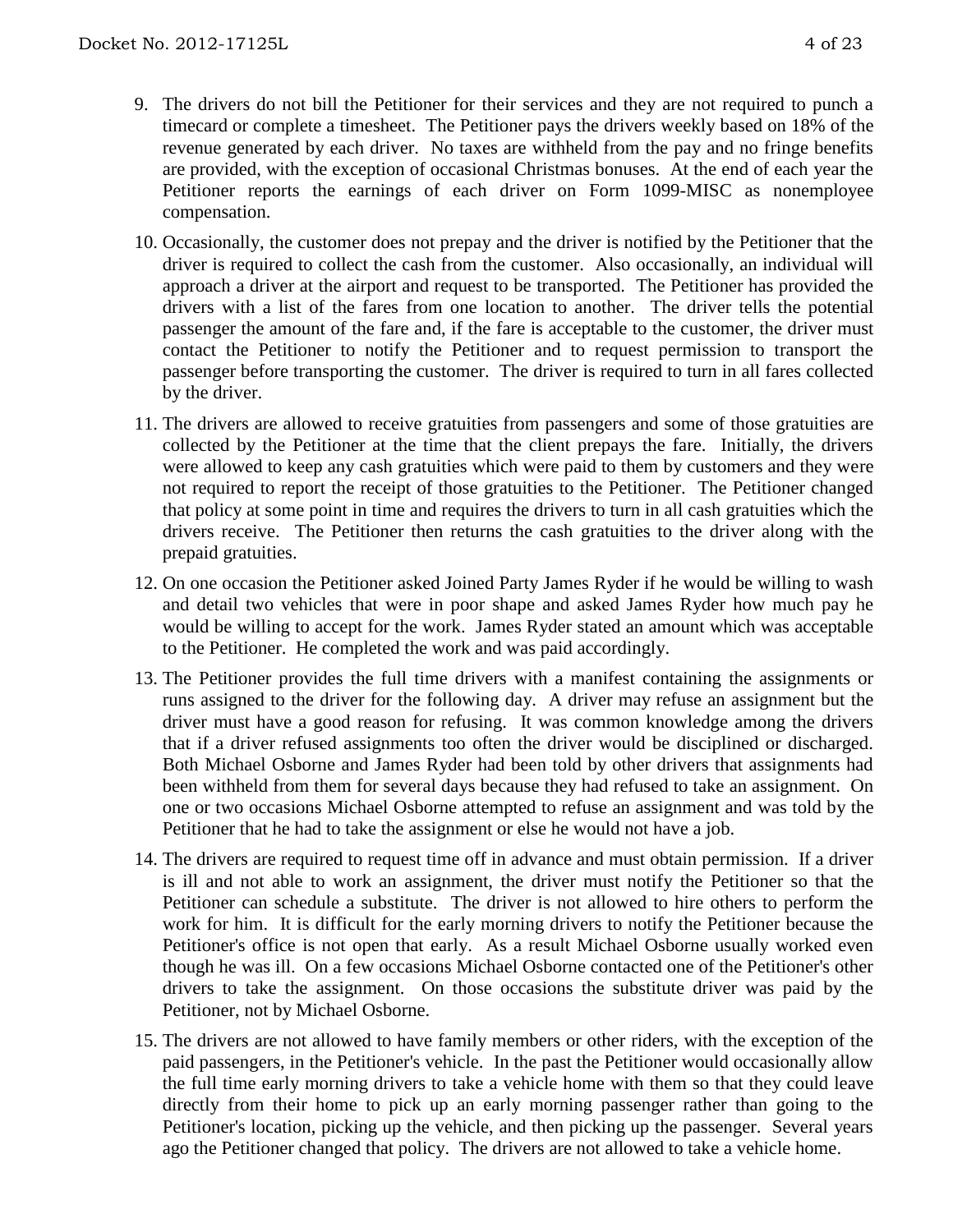- 16. The Petitioner has a drivers' lounge at the Petitioner's business location. The lounge has a desk and a computer which the drivers may use to print maps and obtain driving directions. For a period of time the drivers were allowed to wash the vehicles at the business location. At some point in time the city notified the Petitioner that the vehicles could not be washed at the business location because of drainage problems. After that date the Petitioner authorized the drivers to take the vehicles to gas stations which also operate commercial car washes. The drivers pay for the commercial car washes with gas credit cards provided to the drivers by the Petitioner.
- 17. At some point in time the Petitioner instituted a policy that the drivers were not allowed to idle the vehicles with the air conditioning on while waiting to pick up a passenger, even in extreme heat.
- 18. The Petitioner has had occasional drivers' meetings in the past. Attendance at the meetings is not mandatory. At one of the meetings the Petitioner accused the drivers of stealing gas.
- 19. The drivers are required to report by the cell phone provided by the Petitioner when they pick up the customer and when they deliver the customer to the destination. For a period of time a previous manager did not want to be bothered with the drivers calling in to report the status of the assignments and told the drivers to not bother calling in.
- 20. On or about March 31, 2008, the Petitioner presented James Ryder with an *Independent Contractor Checklist Pursuant to 440.02(15)(d)* for his signature. James Ryder signed the document.
- 21. In 2011 Jeffery Knuckles decided that the Petitioner needed a drivers' handbook for insurance purposes. His fiancé was employed as a human resource employee with an unrelated company. His fiancé transcribed the employee handbook used by her employer for use by the Petitioner. The drivers' handbook was distributed to the drivers and the drivers were required to sign an *Agreement Acknowledgment.* Among other things the Acknowledgment states "I understand and agree that it is my responsibility to read the Driver Handbook within the next 48 hours and any subsequent additions, revisions, and/or addendum(s) and to abide by the rules, policies, and standards set forth in the Driver Handbook." The Acknowledgment continues "I further acknowledge and agree that my employment with Blue Sky is at-will and that I am an independent contract driver which means that it is not for a specified period of time, and can be terminated at any time for any reason, with or without cause or notice, provided no violations of federal or state law have been violated by Blue Sky or me. I understand that I may terminate my employment at any time, with or without reason or advance notice. IN SIGNING THIS AGREEMENT, I UNDERSTAND THAT FAILURE TO ABIDE BY THE TERMS AND CONDITIONS OF THE DRIVER HANDBOOK COULD RESULT IN TERMINATION."
- 22. Michael Osborne did not want to sign the *Agreement Acknowledgment.* The Petitioner told Michael Osborne that if he did not sign the Acknowledgment that he would not have a job. Michael Osborne signed the document on June 6, 2011.
- 23. After the Petitioner was sold on August 26, 2011, the new owner made some changes. The Petitioner installed GPS in the vehicles so that the Petitioner would know where the vehicles were at all times.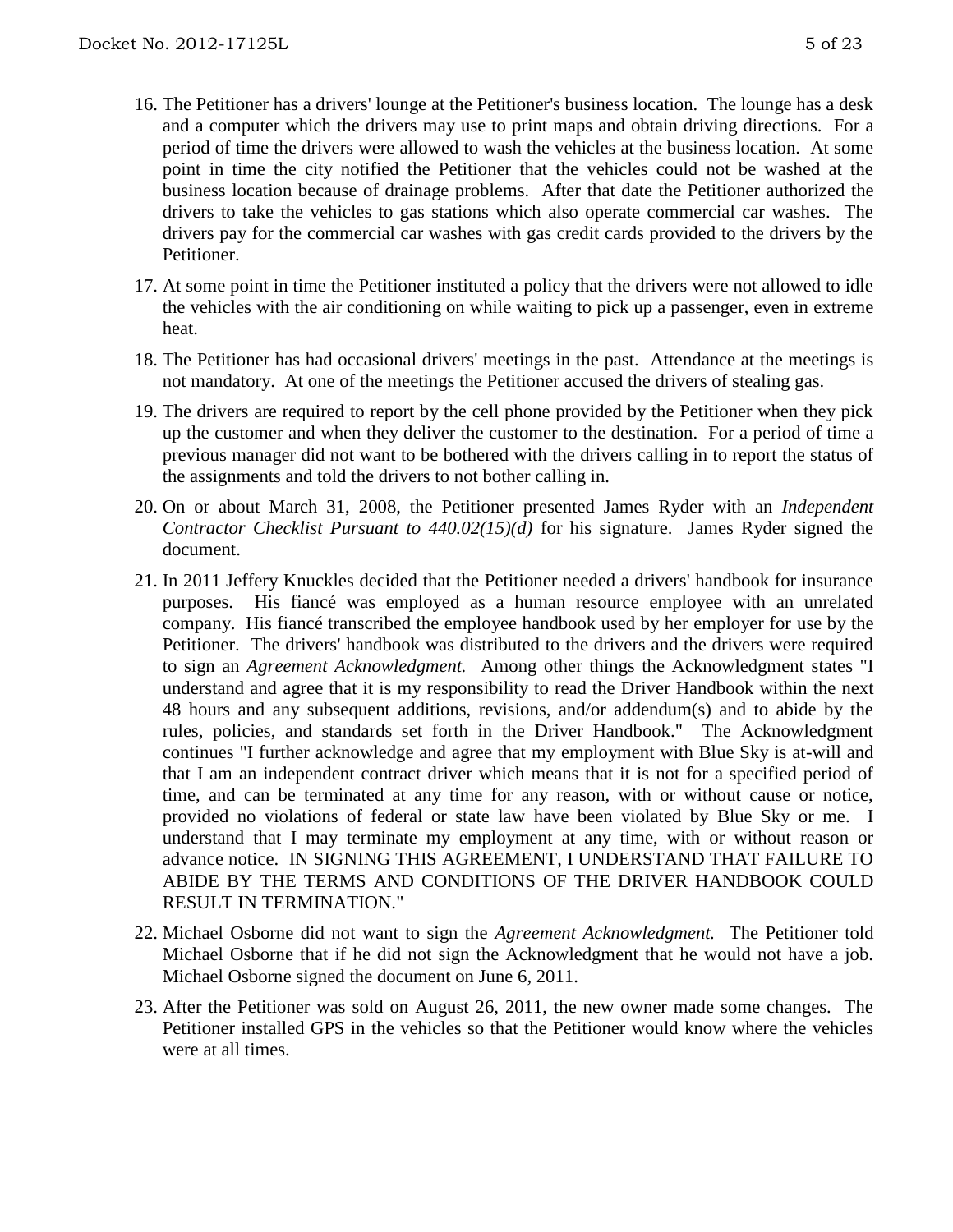- 24. Michael Osborne and James Ryder both believed that they were not allowed to drive for a competitor or for themselves. Although they believed that they could not work for a competitor the Petitioner never told them whether they could or could not work for a competitor. They both believed that working for a competitor would constitute a conflict of interest. They heard through the grapevine that other drivers had worked for other companies and that those drivers did not want the Petitioner to know of their outside activities.
- 25. Neither Michael Osborne or James Ryder had any investment in a business, had a business license or occupational license, had business liability insurance, advertised their services, or performed work for others. Michael Osborne believed that he was an independent contractor only because the Petitioner told him that he was an independent contractor. James Ryder always believed that he was the Petitioner's employee but understood that payroll taxes were not withheld from his pay and that he was responsible for paying the taxes.
- 26. James Ryder worked as a driver for the Petitioner until May 15, 2011, when he was notified by the Petitioner that he was terminated. The Petitioner stated that the termination was due to lack of work. James Ryder filed a claim for unemployment compensation benefits effective June 5, 2011. When he did not receive credit for his earnings with the Petitioner, a *Request for Reconsideration of Monetary Determination* was filed and an investigation was assigned to the Department of Revenue to determine if James Ryder performed services for the Petitioner as an employee or as an independent contractor.
- 27. On August 4, 2011, the Department of Revenue created a determination, which is indicated to have been mailed to the Petitioner's correct address of record, holding that James Ryder was the Petitioner's employee retroactive to January 1, 2010. Among other things the determination advises "This letter is an official notice of the above determination and will become conclusive and binding unless you file a written protest to this determination within twenty (20) days from the date of this letter."
- 28. The Petitioner's bookkeeper brings the mail in from the mailbox each day and opens the mail. If the bookkeeper had received the determination she would have placed it on the desk of Jeffery Knuckles. Jeffrey Knuckles was in Colorado at the time and he returned to Florida on August 21, 2011. He opened the mail on his desk, however, the determination was not in the mail on his desk. He returned to Colorado on August 29, 2011. On or before August 27, 2011, the Department of Revenue mailed a *Notice of Final Assessment* to the Petitioner which was timely received by the Petitioner. The Notice advises, among other things, that if the Petitioner fails to file a written protest within twenty days of August 27, 2011, specifying the objections to the assessment, the assessment will be final. The Petitioner filed a written protest by mail dated September 14, 2011, stating the Petitioner "takes issue with the fact that any assessment is being made as the individual concerned is an independent contractor and has never been an employee." On October 14, 2011, an *Order to Show Cause* was mailed to the Petitioner by the Department of Economic Opportunity directing the Petitioner to show cause within fifteen days why the Director should not dismiss the petition for lack of jurisdiction. The Petitioner timely replied on October 26, 2011.
- 29. Michael Osborne was terminated by the Petitioner on October 11, 2011. The Petitioner told Michael Osborne that he was terminated because he had accepted payment from the Petitioner for a run which he had not made and because he had allowed the Petitioner's vehicle to idle for an excessive amount of time. Michael Osborne filed a claim for unemployment compensation benefits effective October 16, 2011. When Michael Osborne did not receive credit for his earnings with the Petitioner a *Request for Reconsideration of Monetary Determination* was filed and an investigation was assigned to the Department of Revenue to determine if Michael Osborne performed services for the Petitioner as an employee or as an independent contractor.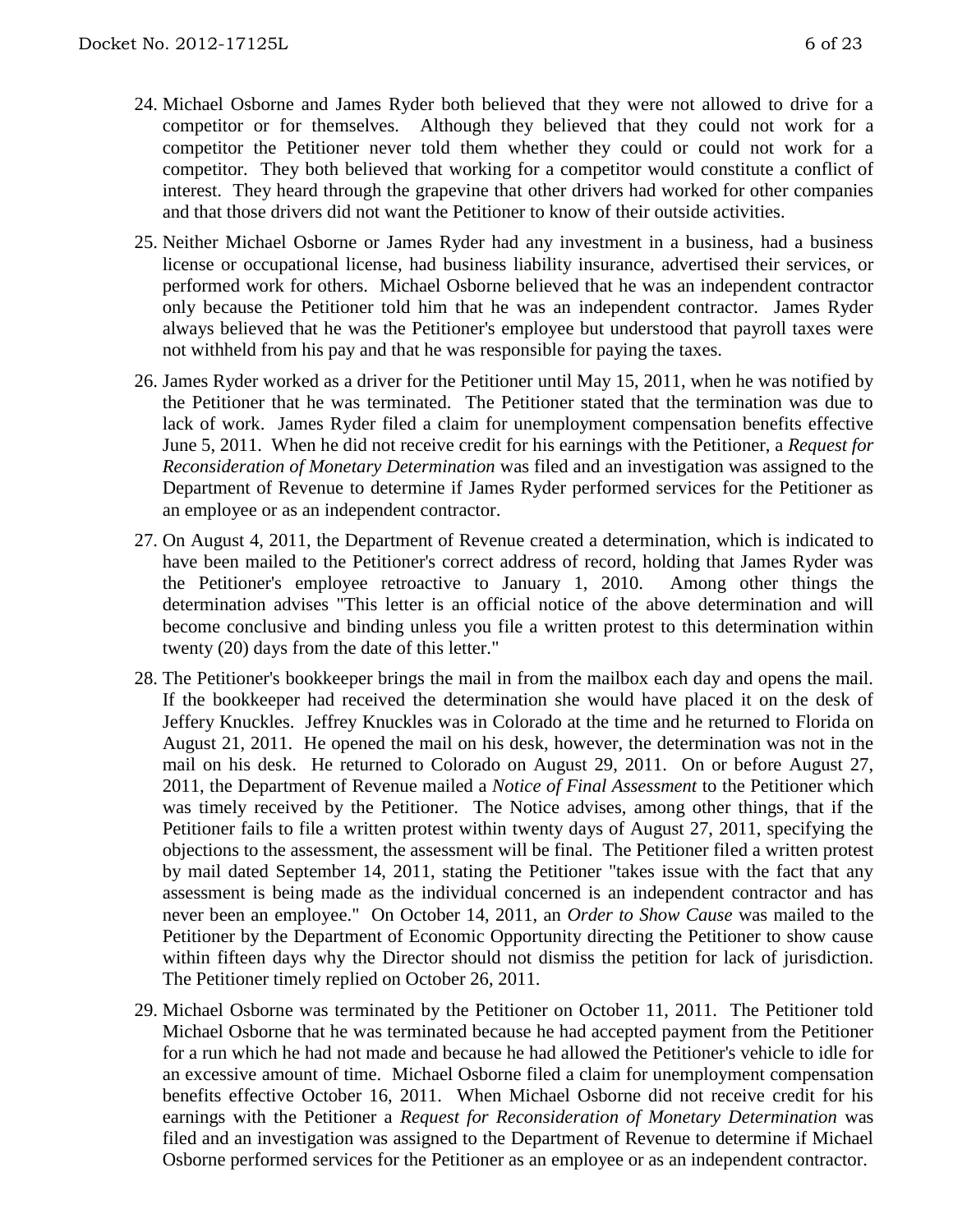30. On November 22, 2011, the Department of Revenue issued a determination holding that Michael Osborne and other individuals performing services for the Petitioner as drivers are the Petitioner's employees retroactive to October 1, 2006. The Petitioner filed a timely protest by letter dated December 9, 2011.

Based on these Findings of Fact, the Special Deputy recommended that the determination dated November 22, 2011, be affirmed. By orders dated June 20, 2012, and June 27, 2012, the Special Deputy granted an extension of the time for filing exceptions until July 20, 2012. The Petitioner's exceptions were received by mail postmarked July 19, 2012. No other submissions were received from any party.

With respect to the recommended order, section 120.57(1)(1), Florida Statutes, provides:

The agency may adopt the recommended order as the final order of the agency. The agency in its final order may reject or modify the conclusions of law over which it has substantive jurisdiction and interpretation of administrative rules over which it has substantive jurisdiction. When rejecting or modifying such conclusions of law or interpretation of administrative rule, the agency must state with particularity its reasons for rejecting or modifying such conclusion of law or interpretation of administrative rule and must make a finding that its substituted conclusion of law or interpretation of administrative rule is as or more reasonable than that which was rejected or modified. Rejection or modification of conclusions of law may not form the basis for rejection or modification of findings of fact. The agency may not reject or modify the findings of fact unless the agency first determines from a review of the entire record, and states with particularity in the order, that the findings of fact were not based upon competent substantial evidence or that the proceedings on which the findings were based did not comply with essential requirements of law.

With respect to exceptions, section 120.57(1)(k), Florida Statutes, provides, in pertinent part:

The agency shall allow each party 15 days in which to submit written exceptions to the recommended order. The final order shall include an explicit ruling on each exception, but an agency need not rule on an exception that does not clearly identify the disputed portion of the recommended order by page number or paragraph, that does not identify the legal basis for the exception, or that does not include appropriate and specific citations to the record.

The record of the case was carefully reviewed to determine whether the Special Deputy's Findings of Fact and Conclusions of Law were supported by the record, whether the proceedings complied with the substantial requirements of the law, and whether the Conclusions of Law reflect a reasonable application of the law to the facts. The Petitioner's exceptions are also addressed below.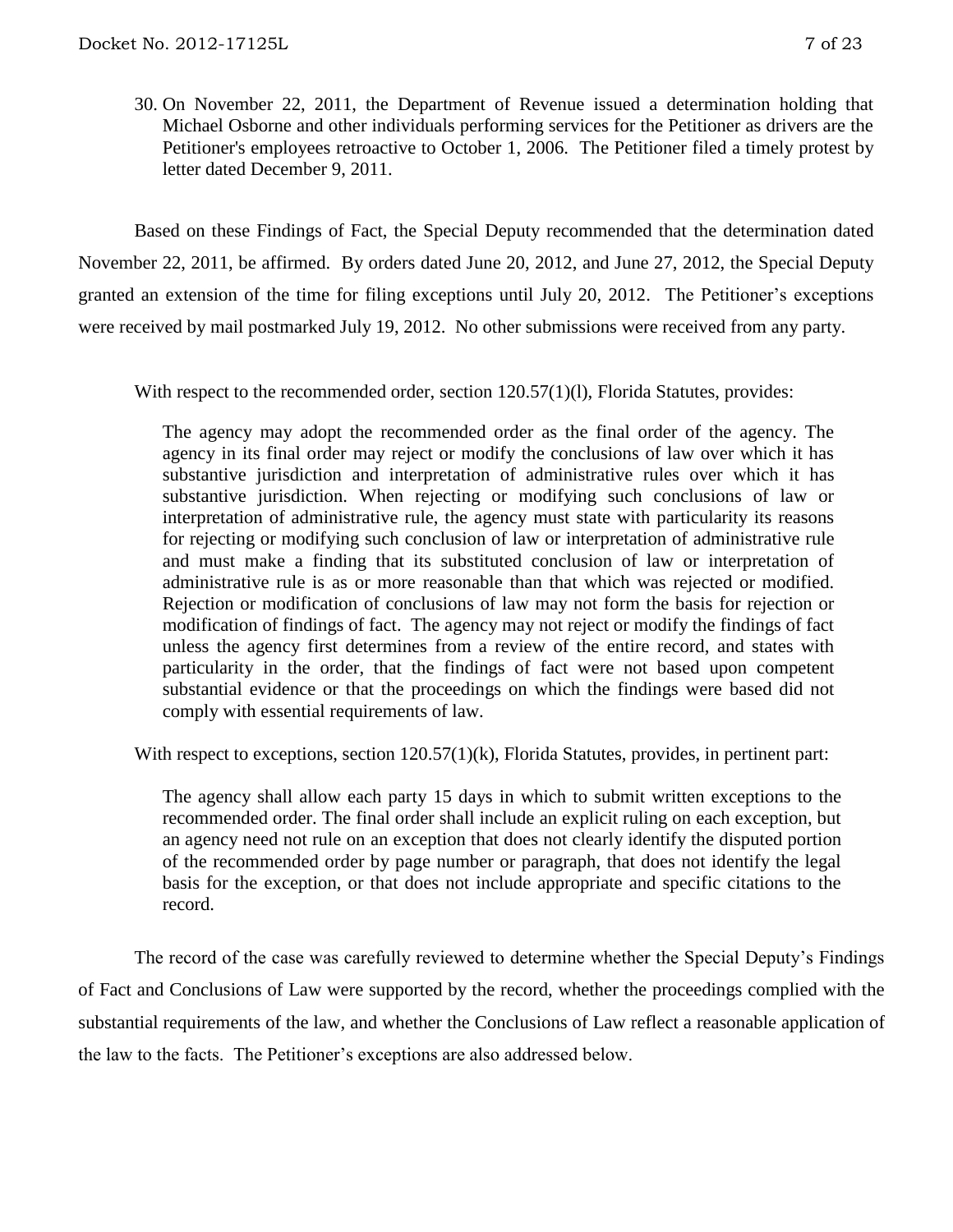Upon review of the record, it was determined that a portion of Finding of Fact #14 must be modified because it does not accurately reflect testimony provided during the hearing. The record reflects that the Joined Party James Ryder testified that he usually worked even though he was ill. As a result, Finding of Fact #14 is amended to say:

The drivers are required to request time off in advance and must obtain permission. If a driver is ill and not able to work an assignment, the driver must notify the Petitioner so that the Petitioner can schedule a substitute. The driver is not allowed to hire others to perform the work for him. It is difficult for the early morning drivers to notify the Petitioner because the Petitioner's office is not open that early. On a few occasions, Michael Osborne contacted one of the Petitioner's other drivers to take the assignment. On those occasions, the substitute driver was paid by the Petitioner, not by Michael Osborne.

In its exceptions, the Petitioner contends that both recommended orders are inconsistent with Florida law, the Special Deputy ignored key pieces of the Petitioner's evidence, the Special Deputy improperly excluded Petitioner's relevant admissible evidence, and the Special Deputy relied on inadmissible hearsay. The Petitioner's exceptions and proposed findings of fact and conclusions of law propose alternative findings of fact and conclusions of law or findings of fact and conclusions of law in accord with the Special Deputy's Findings of Fact and Conclusions of Law. The Petitioner specifically takes exception to Findings of Fact #1-4, 6-7, and 10-25. The Petitioner also takes exception to Conclusions of Law #41, 39, and 52 from Docket Number 2011-126271L and Conclusions of Law #38, 42, and 49 from Docket Number 2012-17125L. The Department has reviewed the Petitioner's contentions.

The Department has determined that the Petitioner's contentions lack support. Section 120.57(1)(l), Florida Statutes, provides that the Special Deputy is the trier of fact in an administrative hearing, and does not allow the modification or rejection of the Special Deputy's Findings of Fact or Conclusions of Law unless the Department first determines that the findings of fact are not supported by the competent substantial evidence in the record, the conclusions of law do not reflect a reasonable application of the law to the facts, or that the proceedings on which the findings were based did not comply with essential requirements of law. Section 120.57(1)(c), Florida Statutes, also provides that "hearsay evidence may be used for the purpose of supplementing or explaining other evidence, but it shall not be sufficient in itself to support a finding unless it would be admissible over objection in civil actions." A review of the record demonstrates that the Special Deputy resolved conflicts in evidence in favor of the Joined Parties. A review of the record also reveals that the Special Deputy's amended Findings of Fact, including Findings of Fact #1-4, 6-7, and 10-25, are supported by competent substantial evidence in the record.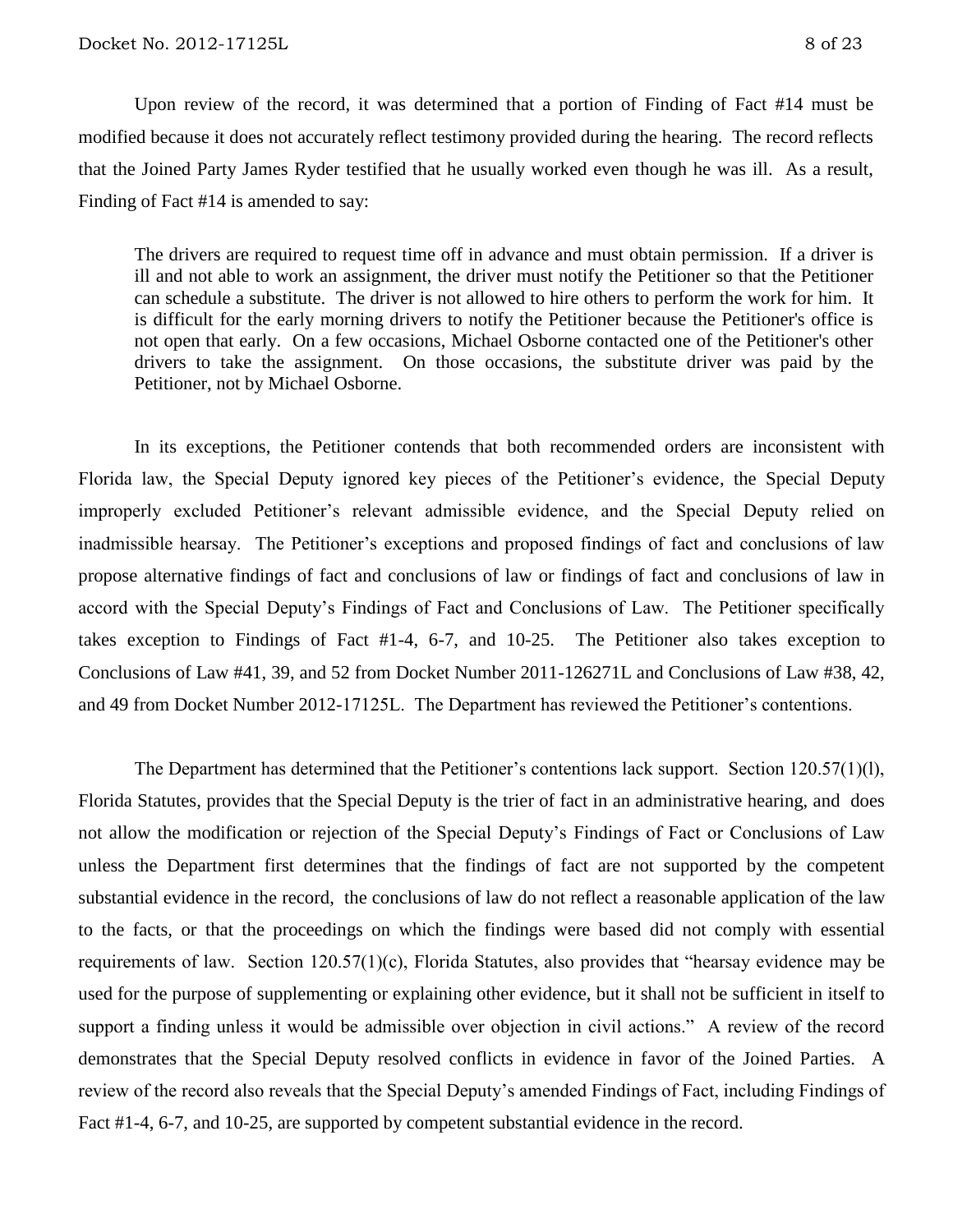A review of the record further reveals that the Special Deputy's Conclusions of Law, Conclusions of Law #41, 39, and 52 from Docket Number 2011-126271L and Conclusions of Law #38, 42, and 49 from Docket Number 2012-17125L, are supported by competent substantial evidence in the record and reflect a reasonable application of the law to the facts. The Petitioner has not demonstrated that the Special Deputy relied on inadmissible hearsay. As a result, the Department may not further modify the Special Deputy's Findings of Fact and Conclusions of Law pursuant to section 120.57(1)(l), Florida Statutes, and accepts the findings of fact and conclusions of law as modified herein. The Petitioner's exceptions are respectfully rejected.

In both its exceptions and proposed findings of fact and conclusions of law, the Petitioner relies on several court cases to support its conclusion that the Joined Parties performed their services as independent contractors. The court cases cited by the Petitioner are distinguishable from the case at hand because the Special Deputy ultimately found that the Petitioner had the right to control the Joined Parties' services consistent with an employer/employee relationship. This outcome is similar to *Cantor v. Cochran*, 184 So.2d 173 (Fla. 1966), a case the Petitioner cited that held that an employment relationship existed between a worker and the business. The Special Deputy's conclusion that an employment relationship existed between the parties is supported by competent substantial evidence in the record and reflects a reasonable application of the law to the facts. As previously stated, section  $120.57(1)(l)$ , Florida Statutes, prohibits additional modification of the Special Deputy's Findings of Fact and Conclusions of Law. Based on all of the considerations listed above, all of the Petitioner's exceptions are respectfully rejected.

A review of the record reveals that the amended Findings of Fact are based on competent, substantial evidence and that the proceedings on which the findings were based complied with the essential requirements of the law. The Special Deputy's Findings of Fact are thus adopted in this order as amended herein. The Special Deputy's amended Conclusions of Law reflect a reasonable application of the law to the facts and are also adopted.

Having fully considered the record of this case, the Recommended Order of the Special Deputy, and the exceptions filed by the Petitioner, I hereby adopt the Findings of Fact and Conclusions of Law of the Special Deputy as amended herein. A copy of the Recommended Order is attached and incorporated in this Final Order.

Therefore, it is ORDERED that the determination dated November 22, 2011, is AFFIRMED.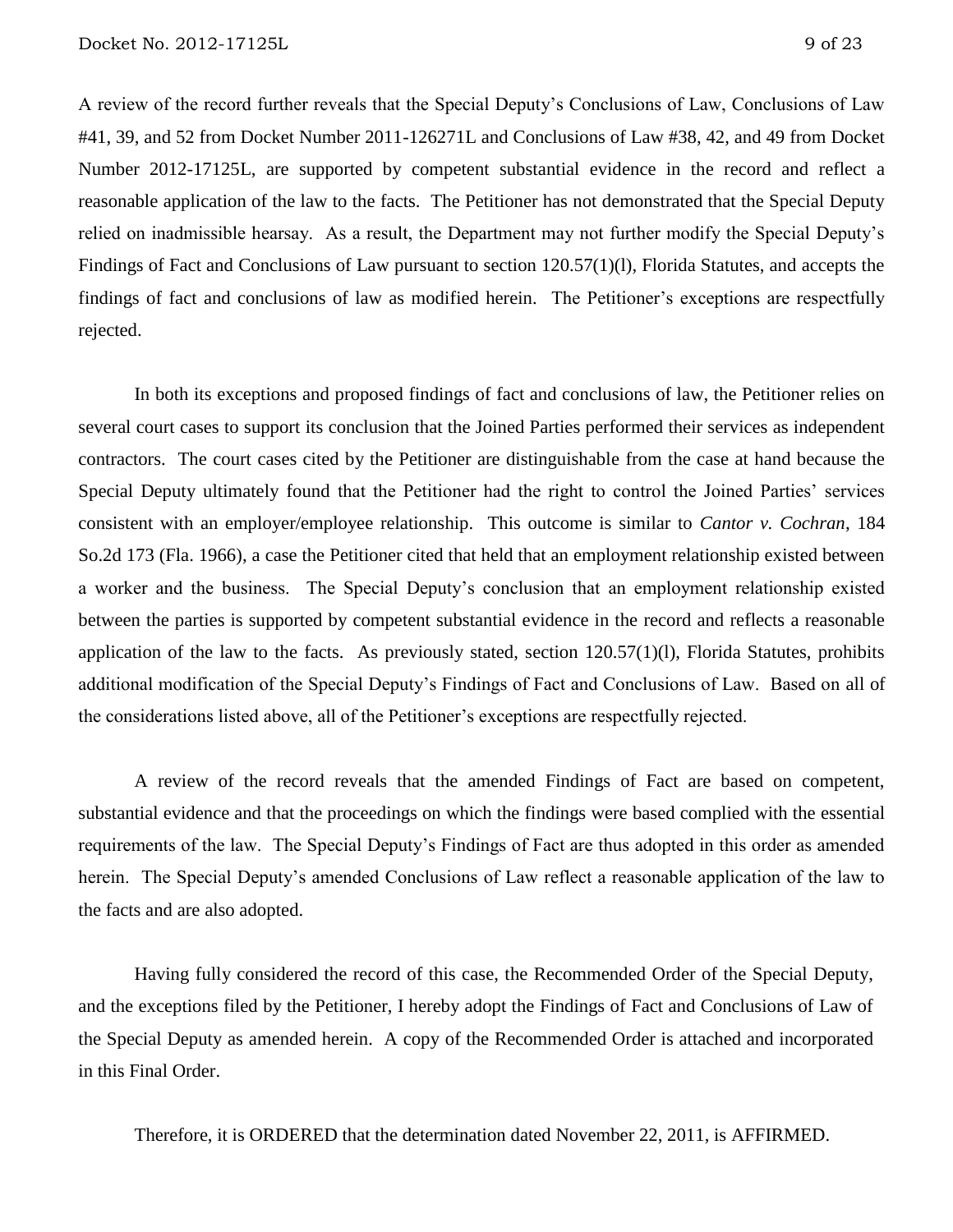#### **JUDICIAL REVIEW**

Any request for judicial review must be initiated within 30 days of the date the Order was filed. Judicial review is commenced by filing one copy of a *Notice of Appeal* with the DEPARTMENT OF ECONOMIC OPPORTUNITY at the address shown at the top of this *Order* and a second copy, with filing fees prescribed by law, with the appropriate District Court of Appeal. It is the responsibility of the party appealing to the Court to prepare a transcript of the record. If no court reporter was at the hearing, the transcript must be prepared from a copy of the Special Deputy's hearing recording, which may be requested from the Office of Appeals.

Cualquier solicitud para revisión judicial debe ser iniciada dentro de los 30 días a partir de la fecha en que la Orden fue registrada. La revisión judicial se comienza al registrar una copia de un *Aviso de Apelación* con la Agencia para la Innovación de la Fuerza Laboral [*DEPARTMENT OF ECONOMIC OPPORTUNITY]* en la dirección que aparece en la parte superior de este *Orden* y una segunda copia, con los honorarios de registro prescritos por la ley, con el Tribunal Distrital de Apelaciones pertinente. Es la responsabilidad de la parte apelando al tribunal la de preparar una transcripción del registro. Si en la audiencia no se encontraba ningún estenógrafo registrado en los tribunales, la transcripción debe ser preparada de una copia de la grabación de la audiencia del Delegado Especial [*Special Deputy*], la cual puede ser solicitada de la Oficina de Apelaciones.

Nenpòt demann pou yon revizyon jiridik fèt pou l kòmanse lan yon peryòd 30 jou apati de dat ke Lòd la te depoze a. Revizyon jiridik la kòmanse avèk depo yon kopi yon *Avi Dapèl* ki voye bay DEPARTMENT OF ECONOMIC OPPORTUNITY lan nan adrès ki parèt pi wo a, lan tèt *Lòd* sa a e yon dezyèm kopi, avèk frè depo ki preskri pa lalwa, bay Kou Dapèl Distrik apwopriye a. Se responsabilite pati k ap prezante apèl la bay Tribinal la pou l prepare yon kopi dosye a. Si pa te gen yon stenograf lan seyans lan, kopi a fèt pou l prepare apati de kopi anrejistreman seyans lan ke Adjwen Spesyal la te fè a, e ke w ka mande Biwo Dapèl la voye pou ou.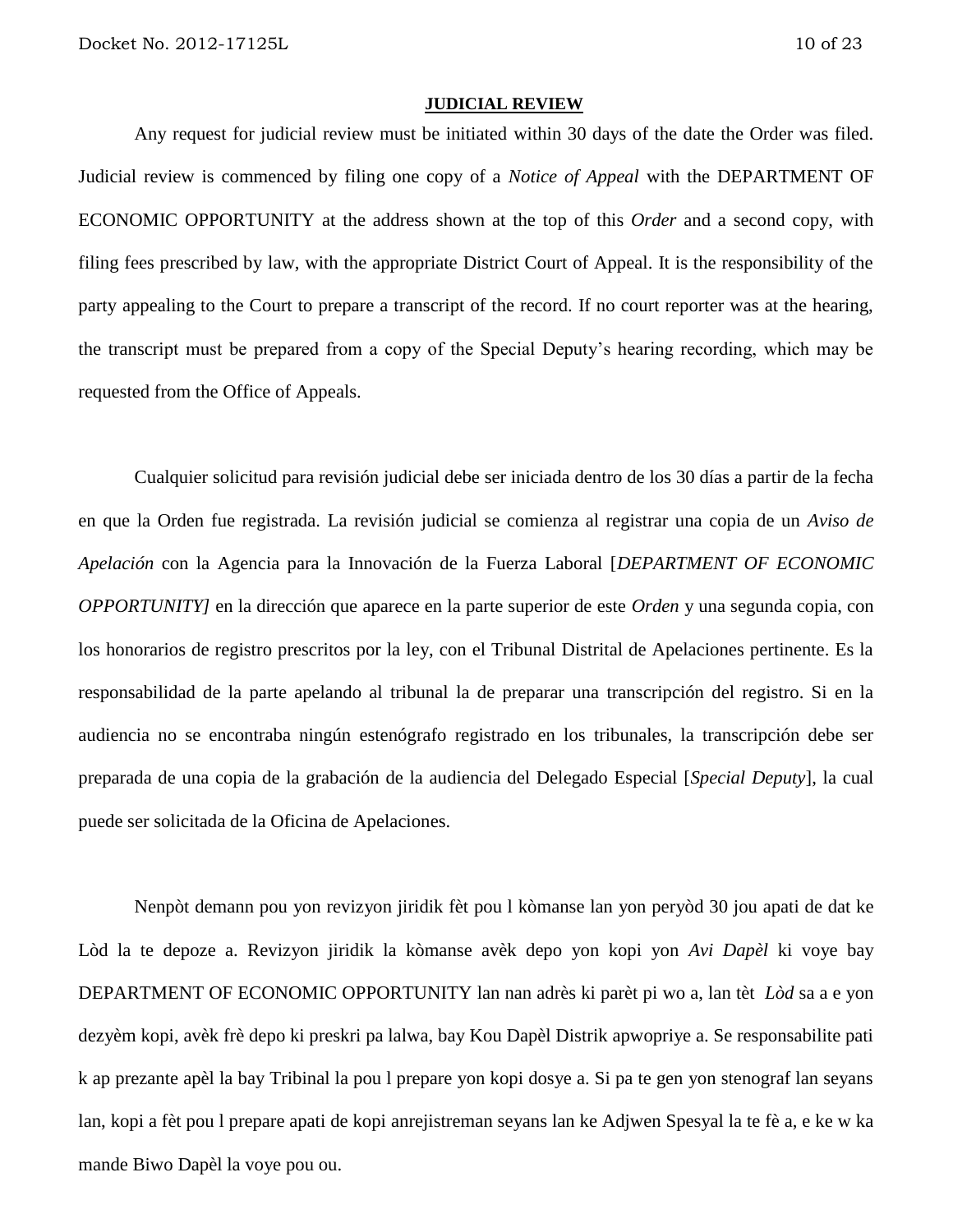DONE and ORDERED at Tallahassee, Florida, this day of **August, 2012**.



Altemese Smith, Assistant Director, Reemployment Assistance Services DEPARTMENT OF ECONOMIC OPPORTUNITY

FILED ON THIS DATE PURSUANT TO § 120.52, FLORIDA STATUTES, WITH THE DESIGNATED DEPARTMENT CLERK, RECEIPT OF WHICH IS HEREBY ACKNOWLEDGED.

unusu h \_\_\_\_\_\_\_\_\_\_\_\_\_\_\_\_\_\_\_\_\_\_\_\_\_\_\_\_ \_\_\_\_\_\_\_\_\_\_\_\_ DEPUTY CLERK DATE

## **CERTIFICATE OF SERVICE**

**I HEREBY CERTIFY that true and correct copies of the foregoing Final Order have been furnished to the persons listed below in the manner described, on the \_\_\_\_\_\_\_ day of August, 2012**.

Shoner D. Baums

SHANEDRA Y. BARNES, Special Deputy Clerk DEPARTMENT OF ECONOMIC OPPORTUNITY Reemployment Assistance Appeals 107 EAST MADISON STREET TALLAHASSEE FL 32399-4143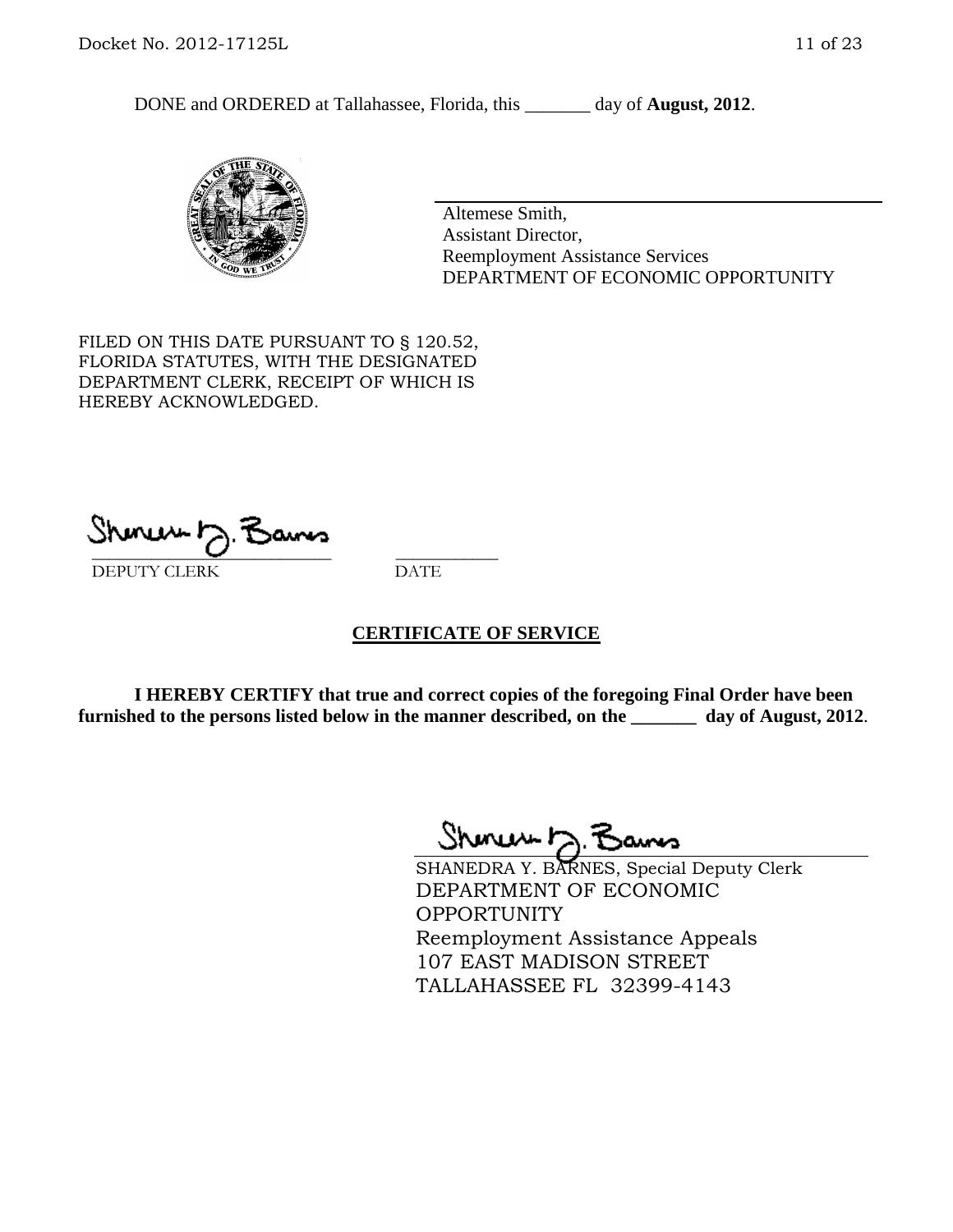Docket No. 2012-17125L 12 of 23

By U.S. Mail:

BLUE SKY AIRPORT LIMO SERVICES LLC 137 SEABOARD AVE UNIT A VENICE FL 34285

### MICHAEL OSBORNE 524 RIO DE JANEIRO AVE #212 PUNTA GORDA FL 33893

DEPARTMENT OF REVENUE ATTN: VANDA RAGANS - CCOC #1-4857 5050 WEST TENNESSEE STREET TALLAHASSEE FL 32399

DOR BLOCKED CLAIMS UNIT ATTENTION MYRA TAYLOR P O BOX 6417 TALLAHASSEE FL 32314-6417

SHUMAKERLOOP & KENDRICK LLP ATTN: JASON A COLLIER 240 SOUTH PINEAPPLE AVENUE 10TH FL SARASOTA FL 34236

State of Florida DEPARTMENT OF ECONOMIC OPPORTUNITY c/o Department of Revenue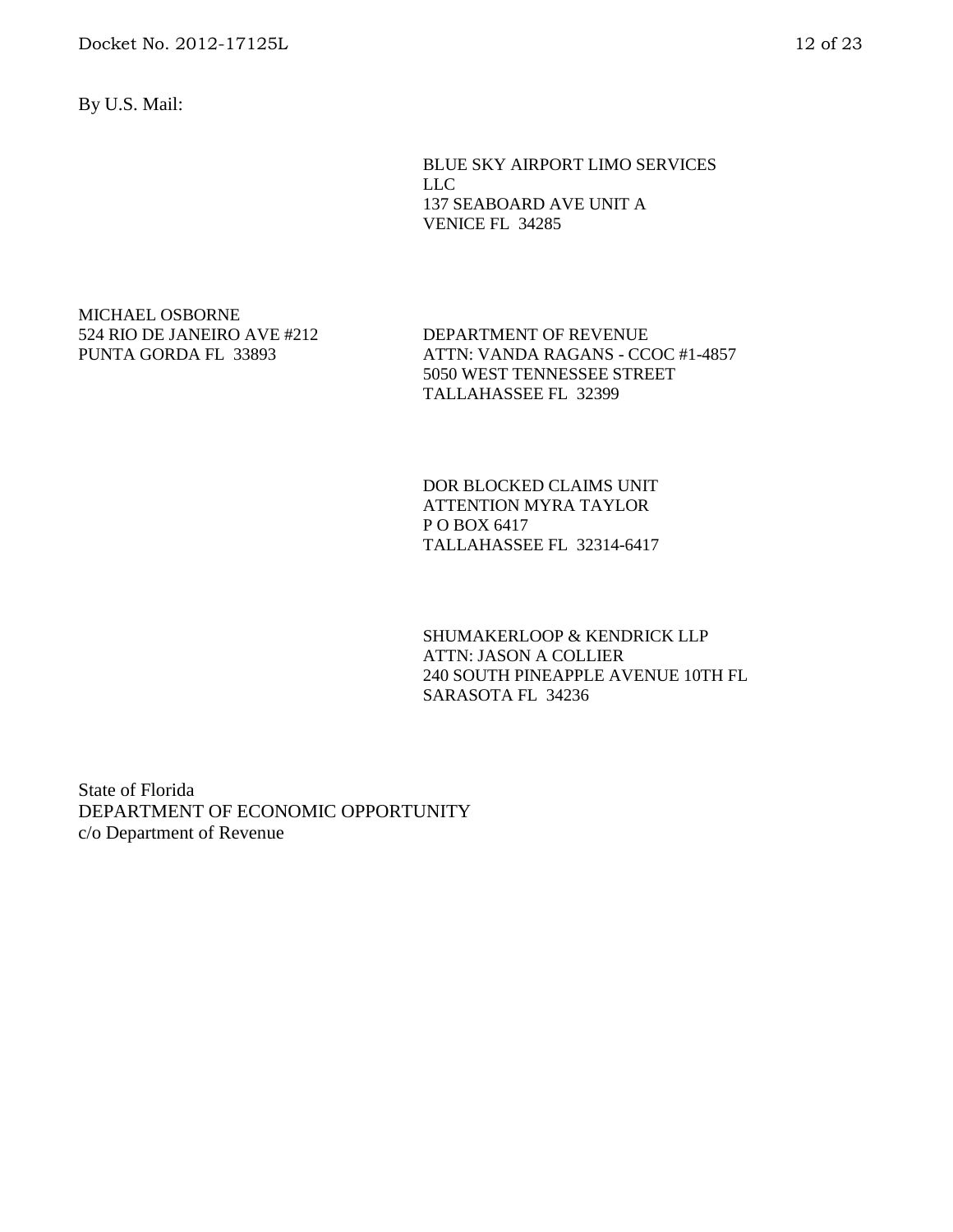## **DEPARTMENT OF ECONOMIC OPPORTUNITY Unemployment Compensation Appeals**

MSC 347 CALDWELL BUILDING 107 EAST MADISON STREET TALLAHASSEE FL 32399-4143

## **PETITIONER:**

Employer Account No. - 2289385 BLUE SKY AIRPORT LIMO SERVICES LLC LLC 137 SEABOARD AVE UNIT A VENICE FL 34285

> **PROTEST OF LIABILITY DOCKET NO. 2012-17125L**

## **RESPONDENT:**

State of Florida DEPARTMENT OF ECONOMIC **OPPORTUNITY** c/o Department of Revenue

# **RECOMMENDED ORDER OF SPECIAL DEPUTY**

TO: Assistant Director, Interim Executive Director, Unemployment Compensation Services DEPARTMENT OF ECONOMIC OPPORTUNITY

This matter comes before the undersigned Special Deputy pursuant to the Petitioner's protest of the Respondent's determination dated November 22, 2011.

After due notice to the parties, a telephone hearing was held on May 9, 2012. The Petitioner was represented by its attorney. The Petitioner's bookkeeper, the Petitioner's General Manager, and two former owners, Jeffery Knuckles and John Dowd, testified as witnesses. The Respondent, represented by a Department of Revenue Tax Specialist II, appeared and testified. Joined Party Michael Osborne appeared and testified. This case was consolidated with 2011-126271L. Joined Party James Ryder appeared and testified.

The record of the case, including the recording of the hearing and any exhibits submitted in evidence, is herewith transmitted. Proposed Findings of Fact and Conclusions of Law were timely received from the Petitioner.

## **Issue:**

Whether services performed for the Petitioner by the Joined Party and other individuals constitute insured employment pursuant to Sections 443.036(19), 443.036(21); 443.1216, Florida Statutes, and if so, the effective date of the liability.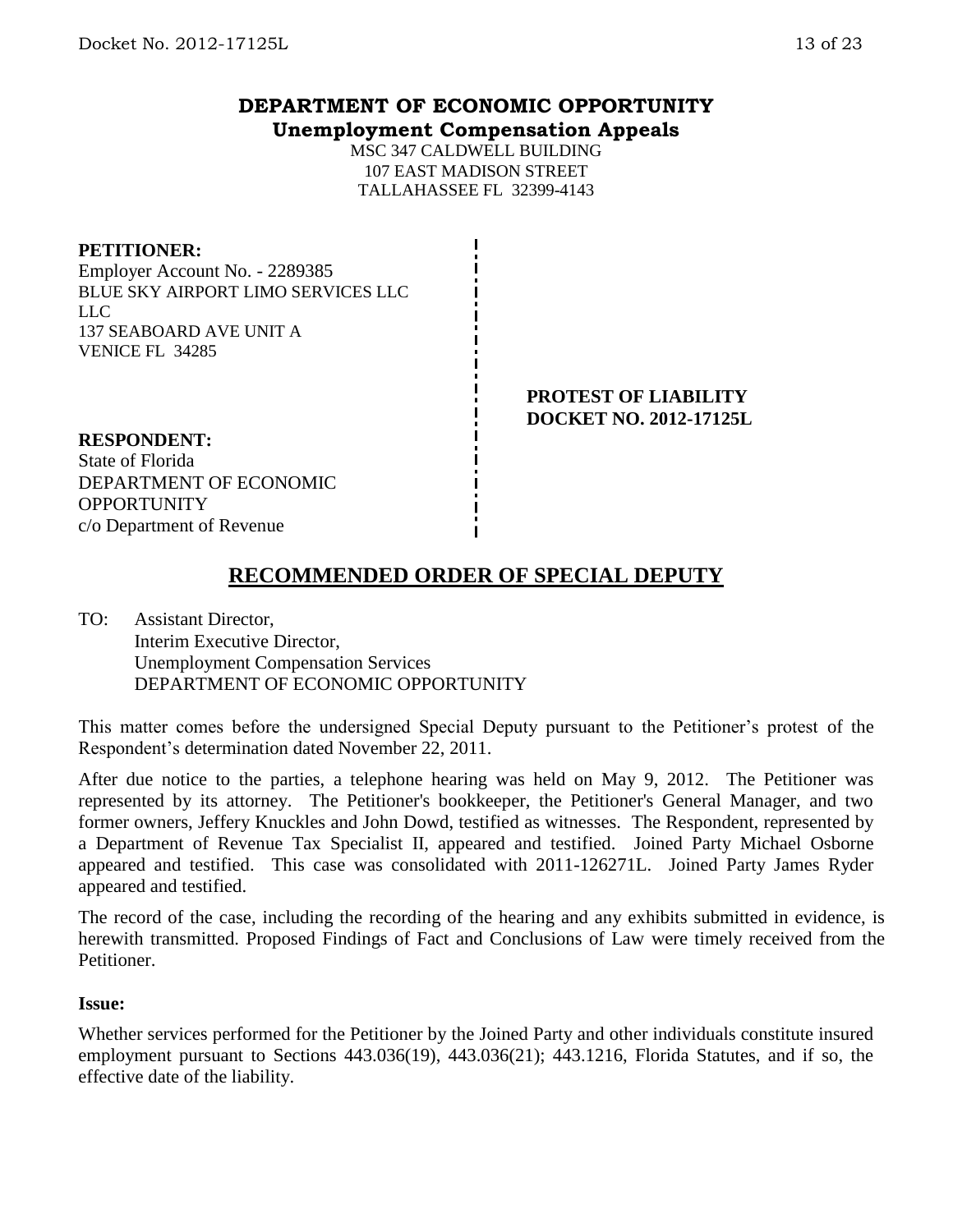## **Findings of Fact:**

- 1. Joined Party Michael Osborne worked for an airport limousine service in Venice, Florida as a driver beginning in 1996. In June 2000 the Petitioner, Blue Sky Airport Limo Service, L.L.C., was formed for the purpose of purchasing the airport limousine company in July 2000. The Petitioner's owners were Jeffery Knuckles, John Dowd and Thomas Parks. Jeffery Knuckles and John Dowd were absentee owners who were not involved in the operation of the business. The managing member of the limited liability company was Thomas Parks. Upon purchase of the business the Petitioner retained Michael Osborne as a driver and classified him as an independent contractor. There was no written agreement or contract between Michael Osborne and the Petitioner. At one point Michael Osborne questioned the manager, Thomas Parks, why the Petitioner had classified him as an independent contractor. Thomas Parks replied that there was a fine line between employees and independent contractors, but did not offer any further explanation as to why the Petitioner had classified Michael Osborne as an independent contractor.
- 2. In March 2003 the Petitioner hired Joined Party James Ryder as a driver. The Petitioner never told James Ryder that he was hired as an independent contractor. There was no written agreement or contract between James Ryder and the Petitioner.
- 3. The Petitioner requires newly hired drivers to complete training by riding with an existing driver for one or two days. James Ryder rode with another driver for one day. When Michael Osborne was hired by the Petitioner's predecessor in 1996 he was required to complete training in the same manner. He was not required to complete additional training when the Petitioner purchased the business. During the time that Michael Osborne and James Ryder worked for the Petitioner there were occasions when newly hired drivers were assigned to ride with James Ryder or Michael Osborne for training purposes.
- 4. The drivers are assigned to different work shifts by the Petitioner and are classified by the Petitioner as either full time drivers or part time drivers. Both Michael Osborne and James Ryder were assigned to work the early morning shift and were classified as full time drivers. The hours of the early morning shift are generally as early as 3 AM until approximately noon. The Petitioner's business operates seven days per week. Prior to 2010 Michael Osborne was scheduled to be off on Friday each week. In 2010 the Petitioner informed Michael Osborne that he was not allowed to work six days a week and that he was required to be off two days each week.
- 5. Jeffery Knuckles and John Dowd bought out Thomas Parks in 2007. After that date the company was operated by several different managers. Jeffrey Knuckles and John Dowd believed that the company was being poorly managed and that theft was occurring. Beginning in approximately 2010 or 2011 Jeffrey Knuckles, who lives in Colorado, began making frequent trips to the business location to oversee the business operation. On August 26, 2011, the limited liability company, including the business, was sold to Amine Abdul-aal. Since August 26, 2011, the business has been managed by his daughter, Zeina Abdul-aal.
- 6. The Petitioner has had ten to twenty drivers at any one time in the past. Currently, the Petitioner has nine drivers. The Petitioner provides the vehicles which are driven by the drivers. The Petitioner pays for the gas, maintenance, repairs, licenses, permits, and insurance for the vehicles. The Petitioner provides cell phones for the drivers, which are to be used for company business. The Petitioner provides business cards bearing the Petitioner's name and telephone number. The business cards do not contain the driver's name or the driver's contact information. The Petitioner provides everything that is needed for the drivers to perform the work with the exception of airport licenses for the Tampa and Sarasota airports which have been required by those airports during the last few years. Each driver is required to obtain those licenses from the airports. The licenses authorize the driver to operate the Petitioner's vehicle on airport property but do not authorize the driver to operate vehicles for other transportation companies. A driver is required to return the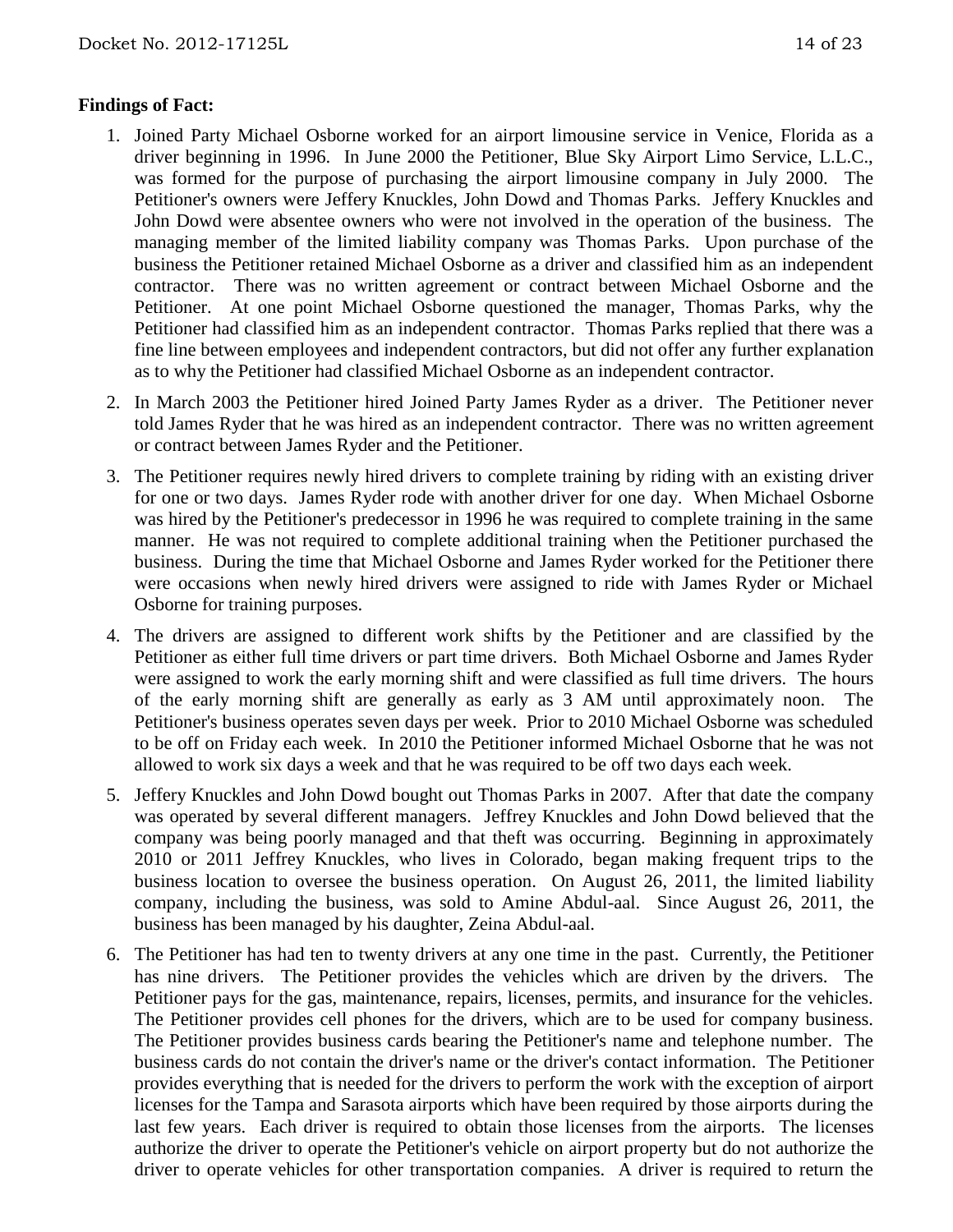license to the airport if the driver is terminated from the Petitioner. The initial fee for the Tampa airport is \$100 with an annual renewal fee of \$75. The Sarasota airport charges an annual fee of \$35. The Petitioner pays the fee for the drivers for the Ft. Myers airport. Any other expenses which the drivers may have are reimbursed by the Petitioner.

- 7. Prior to approximately 2006 the Petitioner required the drivers to wear company uniforms bearing the Petitioner's name. One uniform was provided by the Petitioner at the time of hire and the drivers had the option of purchasing additional uniforms. The Petitioner paid one-half of the cost for additional uniforms. In approximately 2006 the Petitioner discontinued requiring company uniforms and established a dress code for the drivers. The drivers are not allowed to wear sandals or tee-shirts but are allowed to wear shorts with pockets and a collared shirt.
- 8. The drivers are paid a percentage of the fares which are charged to the Petitioner's clients. The Petitioner determines the amount of all fares and generally requires the clients to prepay the fares. The Petitioner determines the percentage of the fare which is paid to the drivers. When Michael Osborne began working for the Petitioner in July 2000 the Petitioner paid him 21% of the fares. In 2005 the Petitioner unilaterally changed the drivers' percentage to 18%.
- 9. The drivers do not bill the Petitioner for their services and they are not required to punch a timecard or complete a timesheet. The Petitioner pays the drivers weekly based on 18% of the revenue generated by each driver. No taxes are withheld from the pay and no fringe benefits are provided, with the exception of occasional Christmas bonuses. At the end of each year the Petitioner reports the earnings of each driver on Form 1099-MISC as nonemployee compensation.
- 10. Occasionally, the customer does not prepay and the driver is notified by the Petitioner that the driver is required to collect the cash from the customer. Also occasionally, an individual will approach a driver at the airport and request to be transported. The Petitioner has provided the drivers with a list of the fares from one location to another. The driver tells the potential passenger the amount of the fare and, if the fare is acceptable to the customer, the driver must contact the Petitioner to notify the Petitioner and to request permission to transport the passenger before transporting the customer. The driver is required to turn in all fares collected by the driver.
- 11. The drivers are allowed to receive gratuities from passengers and some of those gratuities are collected by the Petitioner at the time that the client prepays the fare. Initially, the drivers were allowed to keep any cash gratuities which were paid to them by customers and they were not required to report the receipt of those gratuities to the Petitioner. The Petitioner changed that policy at some point in time and requires the drivers to turn in all cash gratuities which the drivers receive. The Petitioner then returns the cash gratuities to the driver along with the prepaid gratuities.
- 12. On one occasion the Petitioner asked Joined Party James Ryder if he would be willing to wash and detail two vehicles that were in poor shape and asked James Ryder how much pay he would be willing to accept for the work. James Ryder stated an amount which was acceptable to the Petitioner. He completed the work and was paid accordingly.
- 13. The Petitioner provides the full time drivers with a manifest containing the assignments or runs assigned to the driver for the following day. A driver may refuse an assignment but the driver must have a good reason for refusing. It was common knowledge among the drivers that if a driver refused assignments too often the driver would be disciplined or discharged. Both Michael Osborne and James Ryder had been told by other drivers that assignments had been withheld from them for several days because they had refused to take an assignment. On one or two occasions Michael Osborne attempted to refuse an assignment and was told by the Petitioner that he had to take the assignment or else he would not have a job.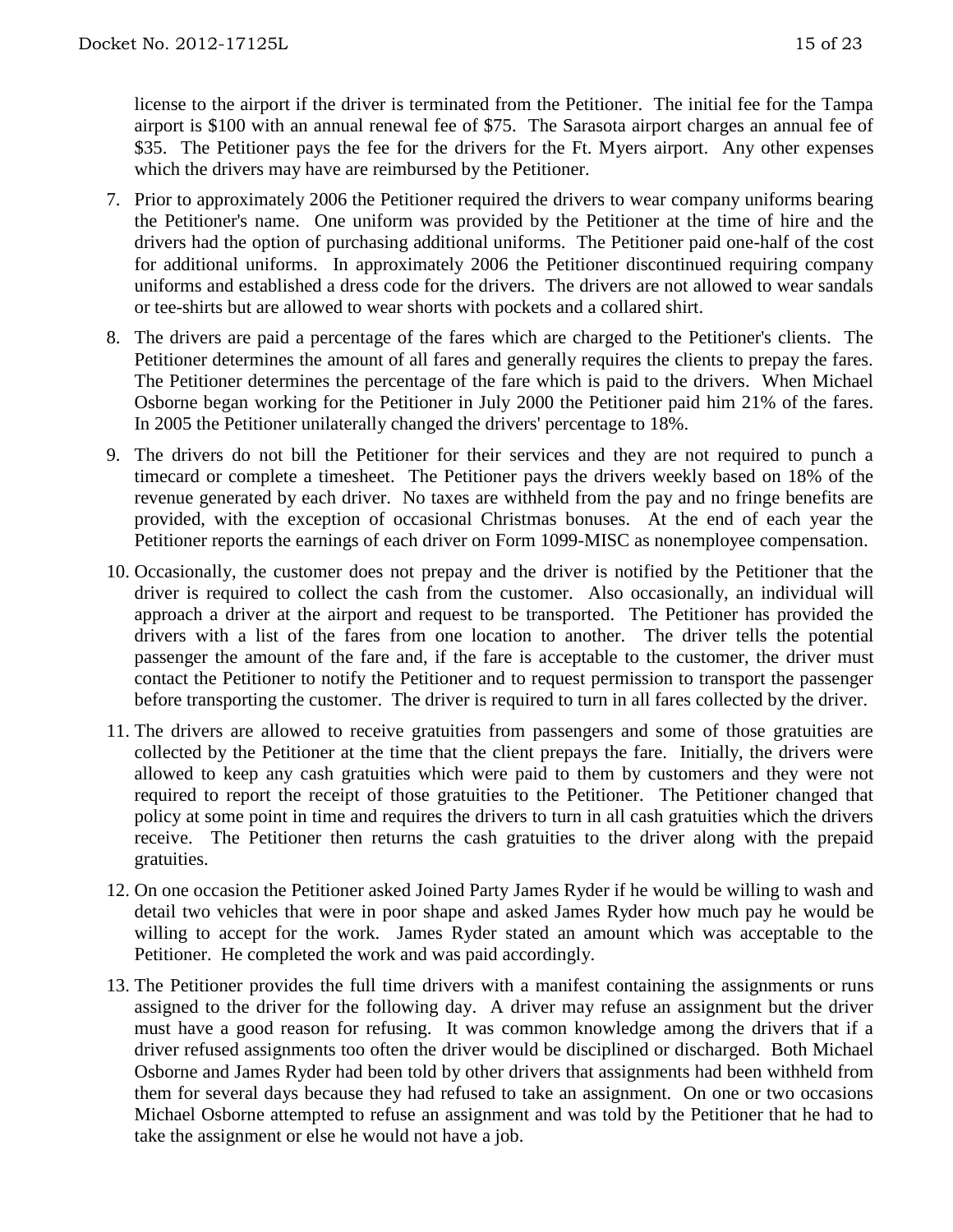- 14. The drivers are required to request time off in advance and must obtain permission. If a driver is ill and not able to work an assignment, the driver must notify the Petitioner so that the Petitioner can schedule a substitute. The driver is not allowed to hire others to perform the work for him. It is difficult for the early morning drivers to notify the Petitioner because the Petitioner's office is not open that early. As a result Michael Osborne usually worked even though he was ill. On a few occasions Michael Osborne contacted one of the Petitioner's other drivers to take the assignment. On those occasions the substitute driver was paid by the Petitioner, not by Michael Osborne.
- 15. The drivers are not allowed to have family members or other riders, with the exception of the paid passengers, in the Petitioner's vehicle. In the past the Petitioner would occasionally allow the full time early morning drivers to take a vehicle home with them so that they could leave directly from their home to pick up an early morning passenger rather than going to the Petitioner's location, picking up the vehicle, and then picking up the passenger. Several years ago the Petitioner changed that policy. The drivers are not allowed to take a vehicle home.
- 16. The Petitioner has a drivers' lounge at the Petitioner's business location. The lounge has a desk and a computer which the drivers may use to print maps and obtain driving directions. For a period of time the drivers were allowed to wash the vehicles at the business location. At some point in time the city notified the Petitioner that the vehicles could not be washed at the business location because of drainage problems. After that date the Petitioner authorized the drivers to take the vehicles to gas stations which also operate commercial car washes. The drivers pay for the commercial car washes with gas credit cards provided to the drivers by the Petitioner.
- 17. At some point in time the Petitioner instituted a policy that the drivers were not allowed to idle the vehicles with the air conditioning on while waiting to pick up a passenger, even in extreme heat.
- 18. The Petitioner has had occasional drivers' meetings in the past. Attendance at the meetings is not mandatory. At one of the meetings the Petitioner accused the drivers of stealing gas.
- 19. The drivers are required to report by the cell phone provided by the Petitioner when they pick up the customer and when they deliver the customer to the destination. For a period of time a previous manager did not want to be bothered with the drivers calling in to report the status of the assignments and told the drivers to not bother calling in.
- 20. On or about March 31, 2008, the Petitioner presented James Ryder with an *Independent Contractor Checklist Pursuant to 440.02(15)(d)* for his signature. James Ryder signed the document.
- 21. In 2011 Jeffery Knuckles decided that the Petitioner needed a drivers' handbook for insurance purposes. His fiancé was employed as a human resource employee with an unrelated company. His fiancé transcribed the employee handbook used by her employer for use by the Petitioner. The drivers' handbook was distributed to the drivers and the drivers were required to sign an *Agreement Acknowledgment.* Among other things the Acknowledgment states "I understand and agree that it is my responsibility to read the Driver Handbook within the next 48 hours and any subsequent additions, revisions, and/or addendum(s) and to abide by the rules, policies, and standards set forth in the Driver Handbook." The Acknowledgment continues "I further acknowledge and agree that my employment with Blue Sky is at-will and that I am an independent contract driver which means that it is not for a specified period of time, and can be terminated at any time for any reason, with or without cause or notice, provided no violations of federal or state law have been violated by Blue Sky or me. I understand that I may terminate my employment at any time, with or without reason or advance notice. IN SIGNING THIS AGREEMENT, I UNDERSTAND THAT FAILURE TO ABIDE BY THE TERMS AND CONDITIONS OF THE DRIVER HANDBOOK COULD RESULT IN TERMINATION."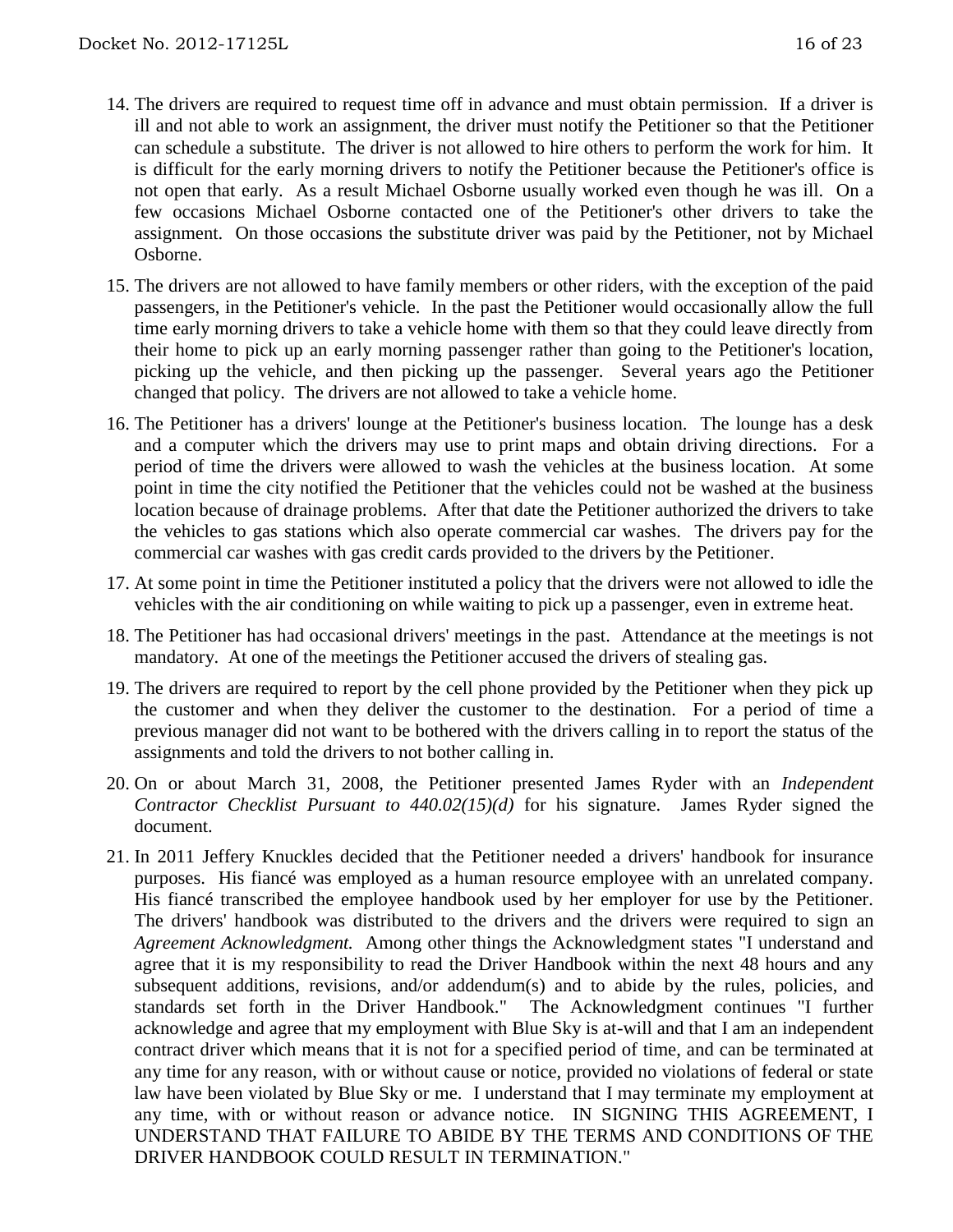- 22. Michael Osborne did not want to sign the *Agreement Acknowledgment.* The Petitioner told Michael Osborne that if he did not sign the Acknowledgment that he would not have a job. Michael Osborne signed the document on June 6, 2011.
- 23. After the Petitioner was sold on August 26, 2011, the new owner made some changes. The Petitioner installed GPS in the vehicles so that the Petitioner would know where the vehicles were at all times.
- 24. Michael Osborne and James Ryder both believed that they were not allowed to drive for a competitor or for themselves. Although they believed that they could not work for a competitor the Petitioner never told them whether they could or could not work for a competitor. They both believed that working for a competitor would constitute a conflict of interest. They heard through the grapevine that other drivers had worked for other companies and that those drivers did not want the Petitioner to know of their outside activities.
- 25. Neither Michael Osborne or James Ryder had any investment in a business, had a business license or occupational license, had business liability insurance, advertised their services, or performed work for others. Michael Osborne believed that he was an independent contractor only because the Petitioner told him that he was an independent contractor. James Ryder always believed that he was the Petitioner's employee but understood that payroll taxes were not withheld from his pay and that he was responsible for paying the taxes.
- 26. James Ryder worked as a driver for the Petitioner until May 15, 2011, when he was notified by the Petitioner that he was terminated. The Petitioner stated that the termination was due to lack of work. James Ryder filed a claim for unemployment compensation benefits effective June 5, 2011. When he did not receive credit for his earnings with the Petitioner, a *Request for Reconsideration of Monetary Determination* was filed and an investigation was assigned to the Department of Revenue to determine if James Ryder performed services for the Petitioner as an employee or as an independent contractor.
- 27. On August 4, 2011, the Department of Revenue created a determination, which is indicated to have been mailed to the Petitioner's correct address of record, holding that James Ryder was the Petitioner's employee retroactive to January 1, 2010. Among other things the determination advises "This letter is an official notice of the above determination and will become conclusive and binding unless you file a written protest to this determination within twenty (20) days from the date of this letter."
- 28. The Petitioner's bookkeeper brings the mail in from the mailbox each day and opens the mail. If the bookkeeper had received the determination she would have placed it on the desk of Jeffery Knuckles. Jeffrey Knuckles was in Colorado at the time and he returned to Florida on August 21, 2011. He opened the mail on his desk, however, the determination was not in the mail on his desk. He returned to Colorado on August 29, 2011. On or before August 27, 2011, the Department of Revenue mailed a *Notice of Final Assessment* to the Petitioner which was timely received by the Petitioner. The Notice advises, among other things, that if the Petitioner fails to file a written protest within twenty days of August 27, 2011, specifying the objections to the assessment, the assessment will be final. The Petitioner filed a written protest by mail dated September 14, 2011, stating the Petitioner "takes issue with the fact that any assessment is being made as the individual concerned is an independent contractor and has never been an employee." On October 14, 2011, an *Order to Show Cause* was mailed to the Petitioner by the Department of Economic Opportunity directing the Petitioner to show cause within fifteen days why the Director should not dismiss the petition for lack of jurisdiction. The Petitioner timely replied on October 26, 2011.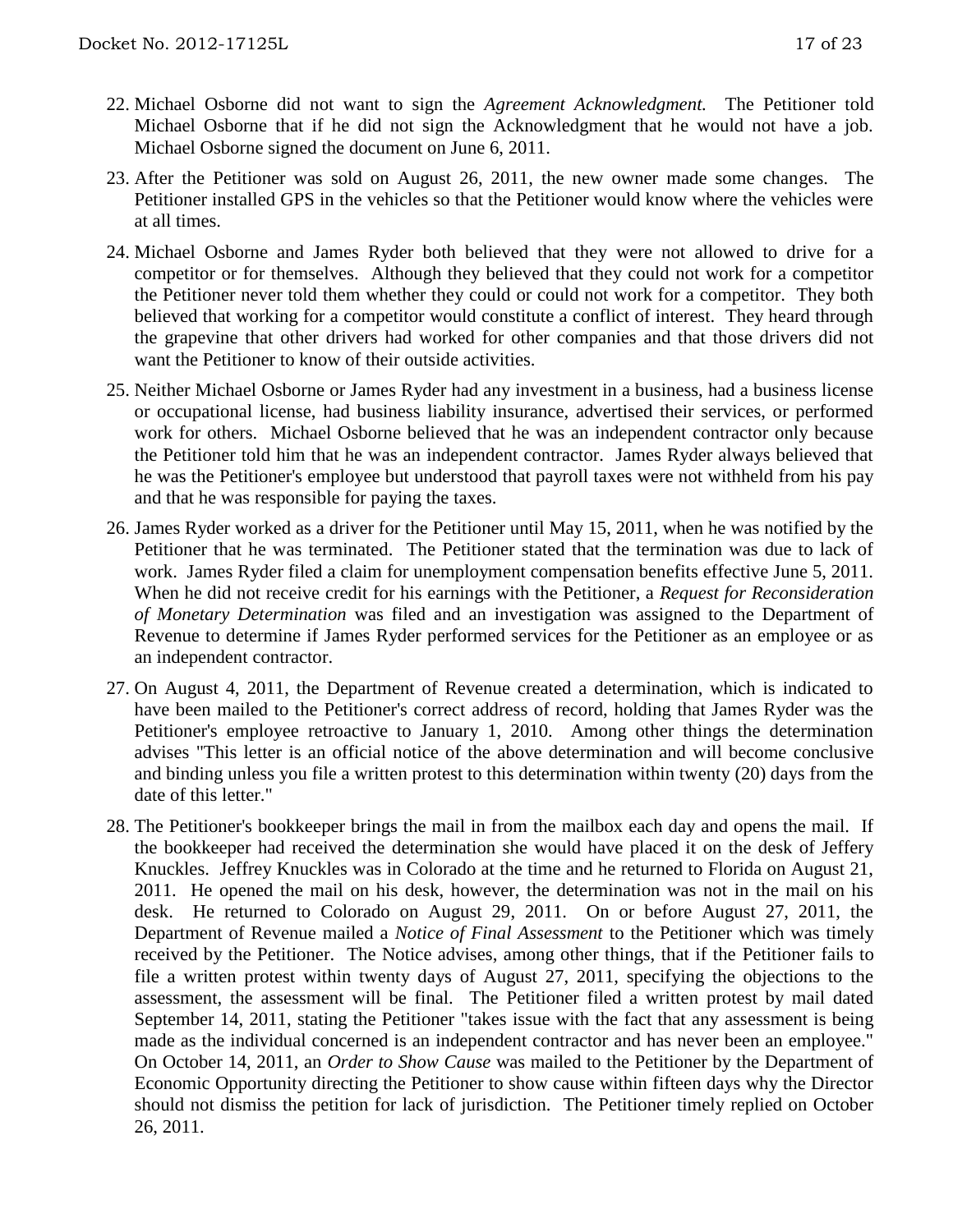- 29. Michael Osborne was terminated by the Petitioner on October 11, 2011. The Petitioner told Michael Osborne that he was terminated because he had accepted payment from the Petitioner for a run which he had not made and because he had allowed the Petitioner's vehicle to idle for an excessive amount of time. Michael Osborne filed a claim for unemployment compensation benefits effective October 16, 2011. When Michael Osborne did not receive credit for his earnings with the Petitioner a *Request for Reconsideration of Monetary Determination* was filed and an investigation was assigned to the Department of Revenue to determine if Michael Osborne performed services for the Petitioner as an employee or as an independent contractor.
- 30. On November 22, 2011, the Department of Revenue issued a determination holding that Michael Osborne and other individuals performing services for the Petitioner as drivers are the Petitioner's employees retroactive to October 1, 2006. The Petitioner filed a timely protest by letter dated December 9, 2011.

## **Conclusions of Law:**

- 31. The issue in this case, whether services performed for the Petitioner by Michael Osborne and other individuals as drivers constitute employment subject to the Florida Unemployment Compensation Law, is governed by Chapter 443, Florida Statutes. Section 443.1216(1)(a)2., Florida Statutes, provides that employment subject to the chapter includes service performed by individuals under the usual common law rules applicable in determining an employer-employee relationship.
- 32. The Supreme Court of the United States held that the term "usual common law rules" is to be used in a generic sense to mean the "standards developed by the courts through the years of adjudication." United States v. W.M. Webb, Inc., 397 U.S. 179 (1970).
- 33. The Supreme Court of Florida adopted and approved the tests in 1 Restatement of Law, Agency 2d Section 220 (1958), for use to determine if an employment relationship exists. See Cantor v. Cochran, 184 So.2d 173 (Fla. 1966); Miami Herald Publishing Co. v. Kendall, 88 So.2d 276 (Fla. 1956); Magarian v. Southern Fruit Distributors, 1 So.2d 858 (Fla. 1941); see also Kane Furniture Corp. v. R. Miranda, 506 So.2d 1061 (Fla. 2d DCA 1987). In Brayshaw v. Agency for Workforce Innovation, et al; 58 So.3d 301 (Fla. 1st DCA 2011) the court stated that the statute does not refer to other rules or factors for determining the employment relationship and, therefore, the Department is limited to applying only Florida common law in determining the nature of an employment relationship.
- 34. Restatement of Law is a publication, prepared under the auspices of the American Law Institute, which explains the meaning of the law with regard to various court rulings. The Restatement sets forth a nonexclusive list of factors that are to be considered when judging whether a relationship is an employment relationship or an independent contractor relationship.
- 35. 1 Restatement of Law, Agency 2d Section 220 (1958) provides:
	- (1) A servant is a person employed to perform services for another and who, in the performance of the services, is subject to the other's control or right of control.
	- (2) The following matters of fact, among others, are to be considered:
		- (a) the extent of control which, by the agreement, the business may exercise over the details of the work;
		- (b) whether or not the one employed is engaged in a distinct occupation or business;
		- (c) the kind of occupation, with reference to whether, in the locality, the work is usually done under the direction of the employer or by a specialist without supervision;
		- (d) the skill required in the particular occupation;
		- (e) whether the employer or the worker supplies the instrumentalities, tools, and the place of work for the person doing the work;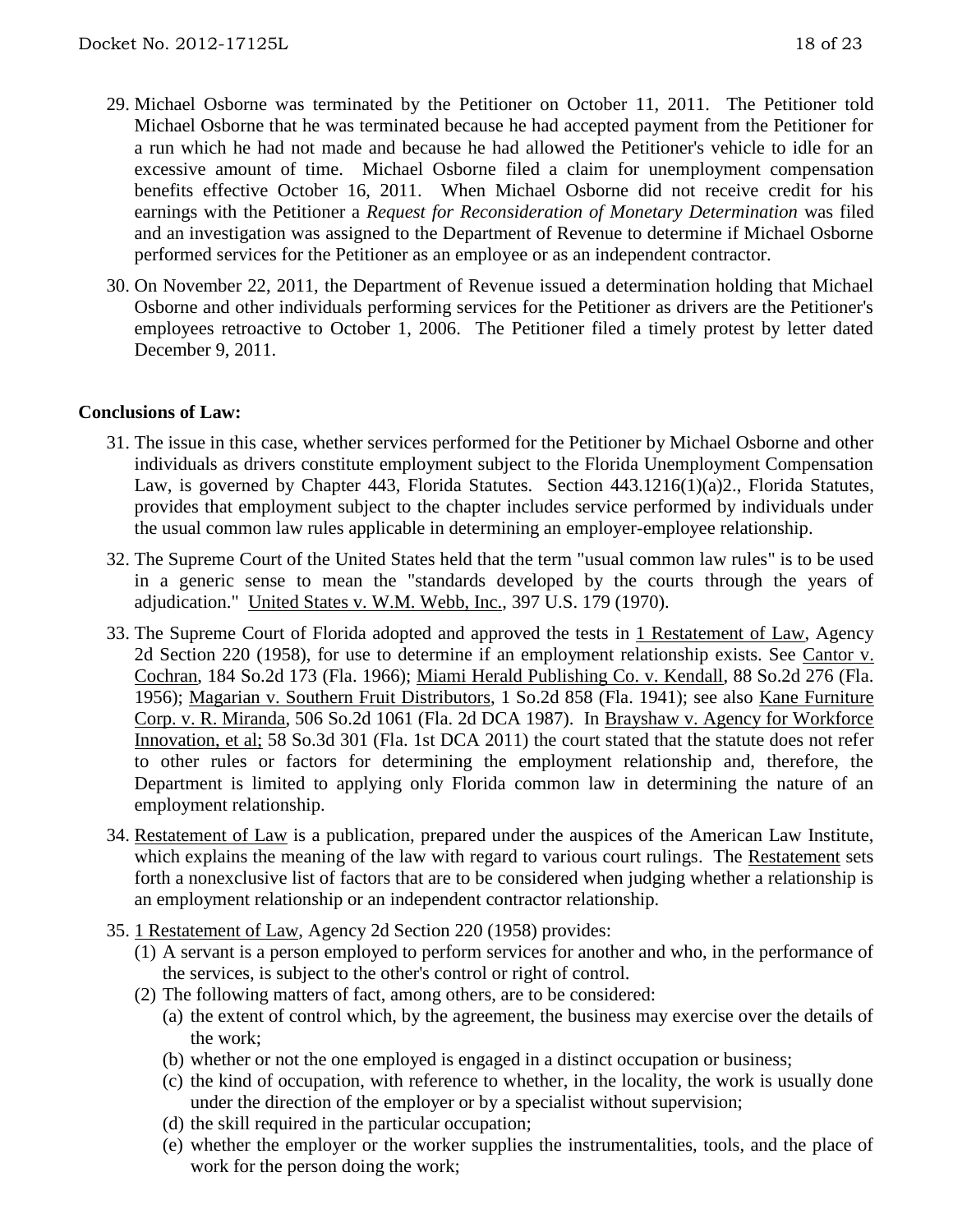- (f) the length of time for which the person is employed;
- $(g)$  the method of payment, whether by the time or by the job;
- (h) whether or not the work is a part of the regular business of the employer;
- (i) whether or not the parties believe they are creating the relation of master and servant;
- (j) whether the principal is or is not in business.
- 36. Comments in the Restatement explain that the word "servant" does not exclusively connote manual labor, and the word "employee" has largely replaced "servant" in statutes dealing with various aspects of the working relationship between two parties.
- 37. In Department of Health and Rehabilitative Services v. Department of Labor & Employment Security, 472 So.2d 1284 (Fla. 1<sup>st</sup> DCA 1985) the court confirmed that the factors listed in the Restatement are the proper factors to be considered in determining whether an employer-employee relationship exists. However, in citing La Grande v. B&L Services, Inc., 432 So.2d 1364, 1366 (Fla.  $1<sup>st</sup>$  DCA 1983), the court acknowledged that the question of whether a person is properly classified an employee or an independent contractor often can not be answered by reference to "hard and fast" rules, but rather must be addressed on a case-by-case basis.
- 38. The evidence in this case reveals that there was no written agreement or contract between the parties. James Ryder was required to sign an *Independent Contractor Checklist Pursuant to 440.02(15)(d),* approximately five years after he began performing services for the Petitioner. Chapter 440, Florida Statutes, is known as the "Workers' Compensation Law" and is not the appropriate statute for determining whether the Petitioner is liable for payment of unemployment compensation tax. James Ryder was not told at the time of hire that he was engaged as an independent contractor. James Ryder always believed that he was the Petitioner's employee but recognized that the Petitioner required him to be responsible for paying his own taxes.
- 39. Michael Osborne was required to sign an *Agreement Acknowledgment,* under threat of termination, to acknowledge receipt of the driver handbook. The *Agreement Acknowledgement* refers to Michael Osborne's "employment" with the Petitioner and conversely refers to Michael Osborne as an "independent contract driver." No evidence was presented concerning any verbal agreement between the parties.
- 40. In Keith v. News & Sun Sentinel Co., 667 So.2d 167 (Fla. 1995) the Court held that in determining the status of a working relationship, the agreement between the parties should be examined if there is one. In providing guidance on how to proceed absent an express agreement the Court stated "In the event that there is no express agreement and the intent of the parties can not be otherwise determined, courts must resort to a fact specific analysis under the Restatement based on the actual practice of the parties." In Lee v. American Family Assurance Co. 431 So.2d 249, 250 (Fla. <sup>1st</sup> DCA 1983) the court held that a statement in an agreement that the existing relationship is that of independent contractor is not dispositive of the issue. In Justice v. Belford Trucking Company, Inc., 272 So.2d 131 (Fla. 1972), a case involving an independent contractor agreement which specified that the worker was not to be considered the employee of the employing unit at any time, under any circumstances, or for any purpose, the Florida Supreme Court commented "while the obvious purpose to be accomplished by this document was to evince an independent contractor status, such status depends not on the statements of the parties but upon all the circumstances of their dealings with each other."
- 41. The Petitioner is in the business of providing transportation for the Petitioner's clients to and from various airports. The drivers are engaged by the Petitioner to drive the Petitioner's vehicles to provide the transportation services which the Petitioner has contracted to perform. The work performed by the drivers is not separate and distinct from the Petitioner's business but is an integral and necessary part of the Petitioner's business.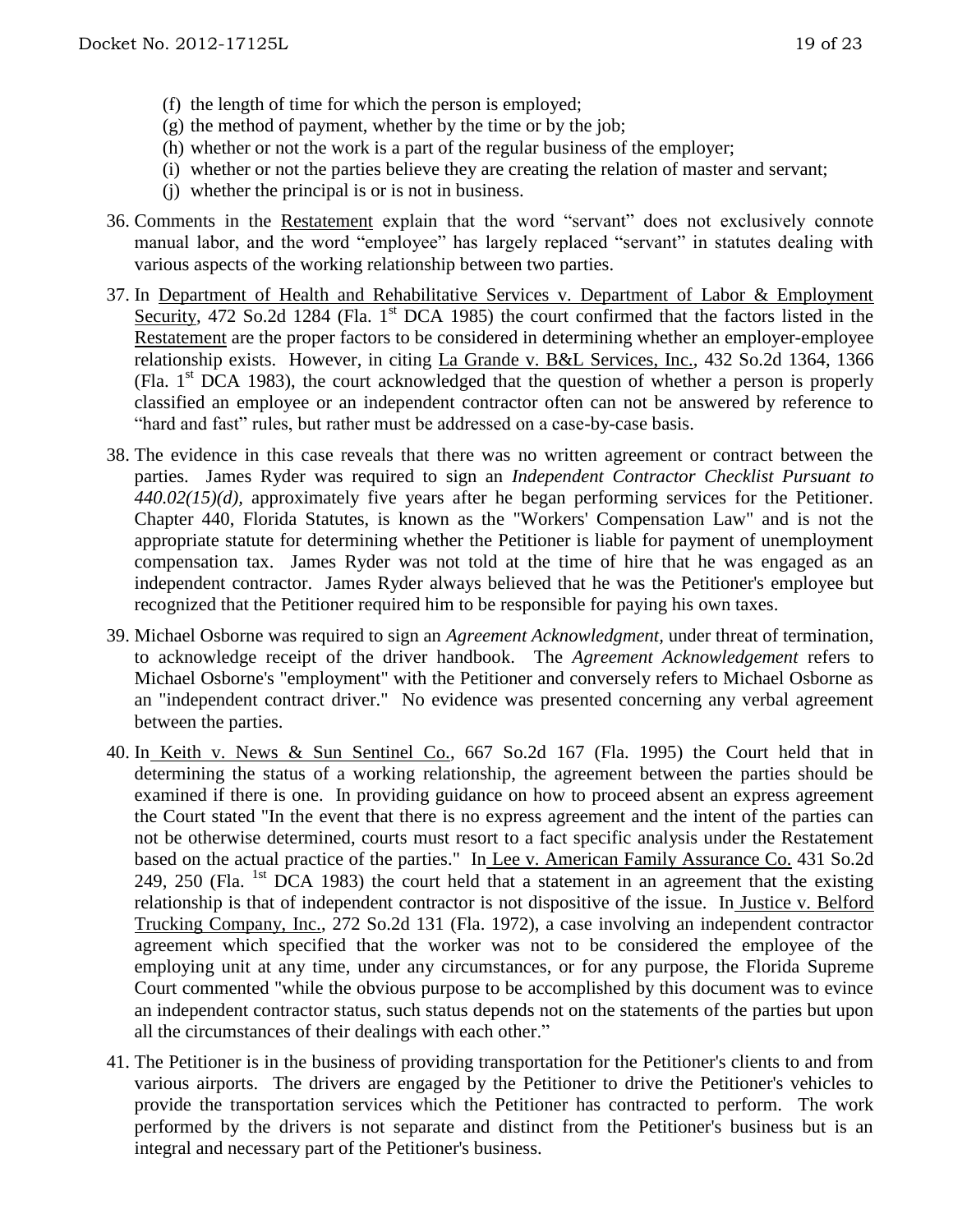- 42. The Petitioner has a substantial investment in the business. The Petitioner owns the vehicles and is responsible for all costs of operating the vehicles including gas, maintenance, repairs, licenses, and insurance. The Petitioner reimburses the drivers for any costs which the drivers may have with the exception of airport licenses which the Tampa and Sarasota airports require the drivers to purchase. Those licenses can only be used by the drivers to operate vehicles for the Petitioner and must be surrendered upon termination. At a maximum cost of \$135 per year the licenses do not represent a significant investment in a business and do not constitute operating expenses which may put the drivers at risk of financial loss from performing services for the Petitioner.
- 43. The Petitioner requires newly hired drivers to ride with an experienced driver for a day or two as a means of training the new drivers. Driving a vehicle does not require any special skill or knowledge and is not the type of activity that requires training for a licensed driver. The greater the skill or special knowledge required to perform the work, the more likely the relationship will be found to be one of independent contractor. Florida Gulf Coast Symphony v. Florida Department of Labor & Employment Sec., 386 So.2d 259 (Fla. 2d DCA 1980)
- 44. The drivers are paid a commission based on the fares of completed assignments. The drivers are not paid by time worked but rather they are paid based on the work which they complete. Section 443.1217(1), Florida Statutes, provides that the wages subject to the Unemployment Compensation Law include all remuneration for employment including commissions, bonuses, back pay awards, and the cash value of all remuneration in any medium other than cash. The Petitioner determines the amount of the fares, determines the amount of the commission percentage, and determines which drivers are assigned to make the runs. The Petitioner controls the financial aspects of the relationship. The fact that the Petitioner chooses not to withhold payroll taxes or provide fringe benefits does not, standing alone, create an independent contractor relationship.
- 45. Michael Osborne performed services as a driver exclusively for the Petitioner for a period of approximately eleven years. James Ryder performed services exclusively for the Petitioner as a driver for approximately eight years. The Petitioner has the right to terminate the drivers at any time, for any reason, with or without cause or notice. These facts reveal the existence of an at-will relationship of relative permanence, typical of an employer-employee relationship. The Petitioner terminated both Michael Osborne and James Ryder. In Cantor v. Cochran, 184 So.2d 173 (Fla. 1966), the court in quoting 1 Larson, Workmens' Compensation Law, Section 44.35 stated: "The power to fire is the power to control. The absolute right to terminate the relationship without liability is not consistent with the concept of independent contractor, under which the contractor should have the legal right to complete the project contracted for and to treat any attempt to prevent completion as a breach of contract."
- 46. Although the drivers drive the Petitioner's vehicles without direct supervision, the Petitioner exercises control over the drivers. Years ago, the Petitioner required the drivers to wear uniforms which were provided by the Petitioner. After the Petitioner discontinued the uniforms policy, the Petitioner developed a dress code which the drivers are required to follow. The drivers have to have a good reason for refusing work assignments. Michael Osborne was threatened with termination if he did not accept a work assignment. The drivers are required to abide by any rules, policies, and standards established by the Petitioner, and abide by any rules, policies, or standards which the Petitioner may establish at any time in the future. Among other things, the drivers are not allowed to idle the Petitioner's vehicles while parked, even if the intent is to keep the vehicle cool on a very hot day. The drivers are not allowed to have family members or other unauthorized riders in the vehicle. The drivers must obtain the Petitioner's permission before transporting any passenger. The drivers must obtain the Petitioner's permission before taking any time off from work.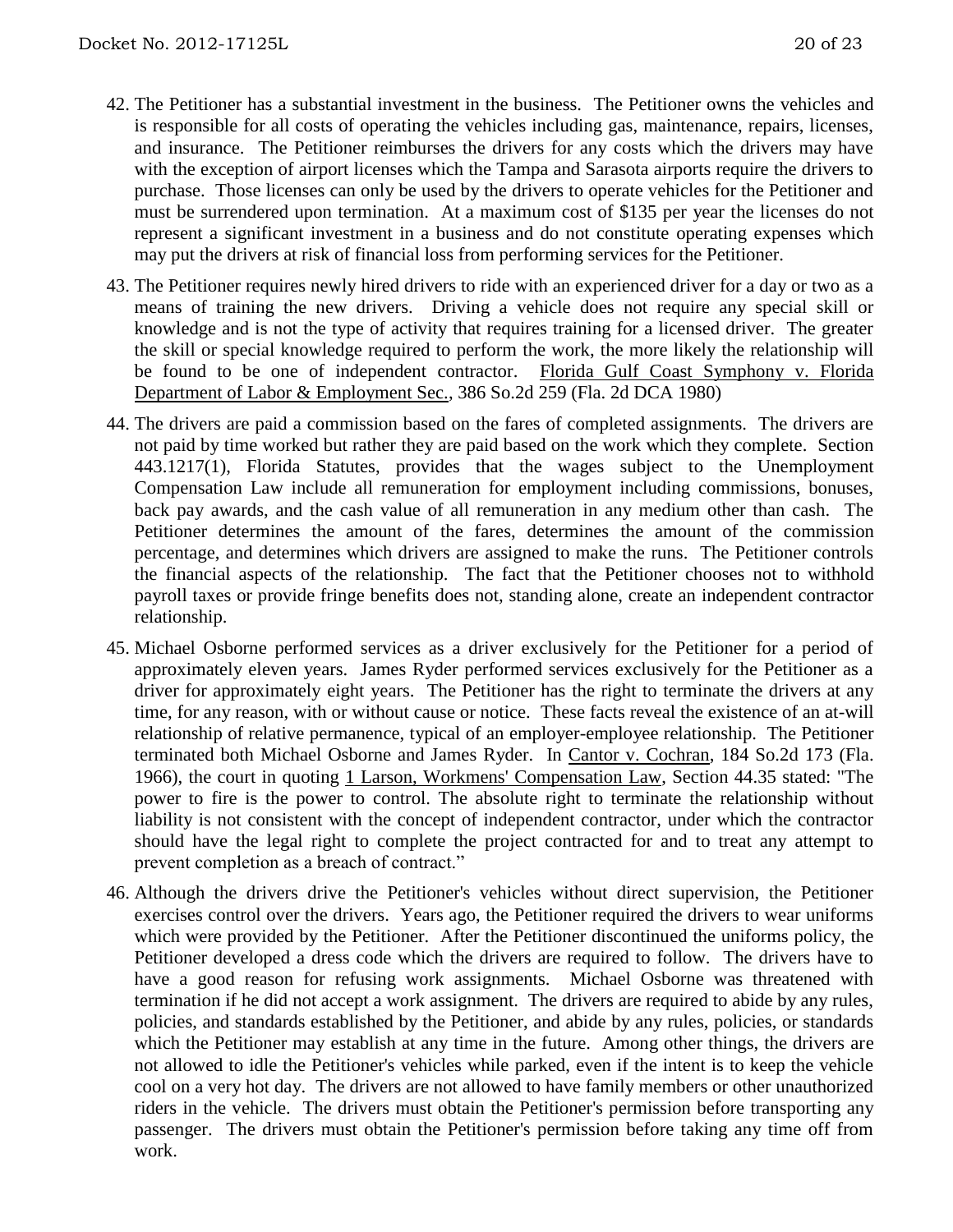- 47. The Petitioner controls what work is to be performed because the Petitioner determines which drivers are offered which work assignments. The work assignments are for a specified date at a specified time. Thus, the Petitioner controls when the work is performed. The Petitioner controls the percentage paid to the drivers and controls whether or not assignments are provided to the drivers. By providing the vehicles and paying for the operating expenses, the Petitioner has extended the exercise of control to the means used to perform the work. It is not necessary for the employer to actually direct or control the manner in which the services are performed; it is sufficient if the employer has the right to direct and control the worker. Of all the factors, the right of control as to the mode of doing the work is the principal consideration. VIP Tours v. State, Department of Labor and Employment Security, 449 So.2d 1307 (Fla. 5<sup>th</sup> DCA 1984)
- 48. Section 90.604, Florida Statutes, sets out the general requirement that a witness must have personal knowledge regarding the subject matter of his or her testimony. Information or evidence received from other people and not witnessed firsthand is hearsay. Hearsay evidence may be used for the purpose of supplementing or explaining other evidence, but it is not sufficient, in and of itself, to support a finding unless it would be admissible over objection in civil actions. Section 120.57(1)(c), Florida Statutes.
- 49. The Petitioner's witnesses provided testimony in an attempt to show that work performed by airport limousine drivers is usually performed by independent contractors rather than under the direction of an employer. All of that testimony is hearsay because the testimony is based on what other individuals told the witnesses rather than based on the personal knowledge of the witnesses. No competent evidence was presented which shows that, in the local area, the work of airport limousine drivers is usually performed by independent contractors.
- 50. In Adams v. Department of Labor and Employment Security, 458 So.2d 1161 (Fla. 1st DCA 1984), the Court held that if the person serving is merely subject to the control of the person being served as to the results to be obtained, he is an independent contractor. If the person serving is subject to the control of the person being served as to the means to be used, he is not an independent contractor. It is the right of control, not actual control or interference with the work which is significant in distinguishing between an independent contractor and a servant. The Court also determined that the Department had authority to make a determination applicable not only to the worker whose unemployment benefit application initiated the investigation, but to all similarly situated workers.
- 51. Rule 73B-10.035(7), Florida Administrative Code, provides that the burden of proof will be on the protesting party to establish by a preponderence of the evidence that the determination was in error. The preponderence of the competent evidence reveals that the services performed by James Ryder, Michael Osborne, and other individuals as drivers constitute insured employment. Thus, it has not been shown that the determinations were in error.
- 52. Rule 60BB-2.032(1), Florida Administrative Code, provides that each employing unit must maintain records pertaining to remuneration for services performed for a period of five years following the calendar year in which the services were rendered.
- 53. The determination addressing the status of Michael Osborne and all other individuals performing services for the Petitioner as drivers was issued on November 22, 2011. The determination held that the effective date of the liability was October 1, 2006, a date within the five year period.
- 54. The Petitioner submitted Proposed Findings of Fact and Conclusions of Law. Most of the proposed findings are merely recitation of testimony rather than findings of fact based on the evidence. The Petitioner's proposed findings 24, 26, 28, 29, 30, 31, 33, 34, 43, 44, 57, 58, 59, 60, 62, 73, 75, 76, 82, and 88 are not supported by the weight of the competent, credible evidence and are rejected. Proposed finding 32 contains a possible typographical error and can not be addressed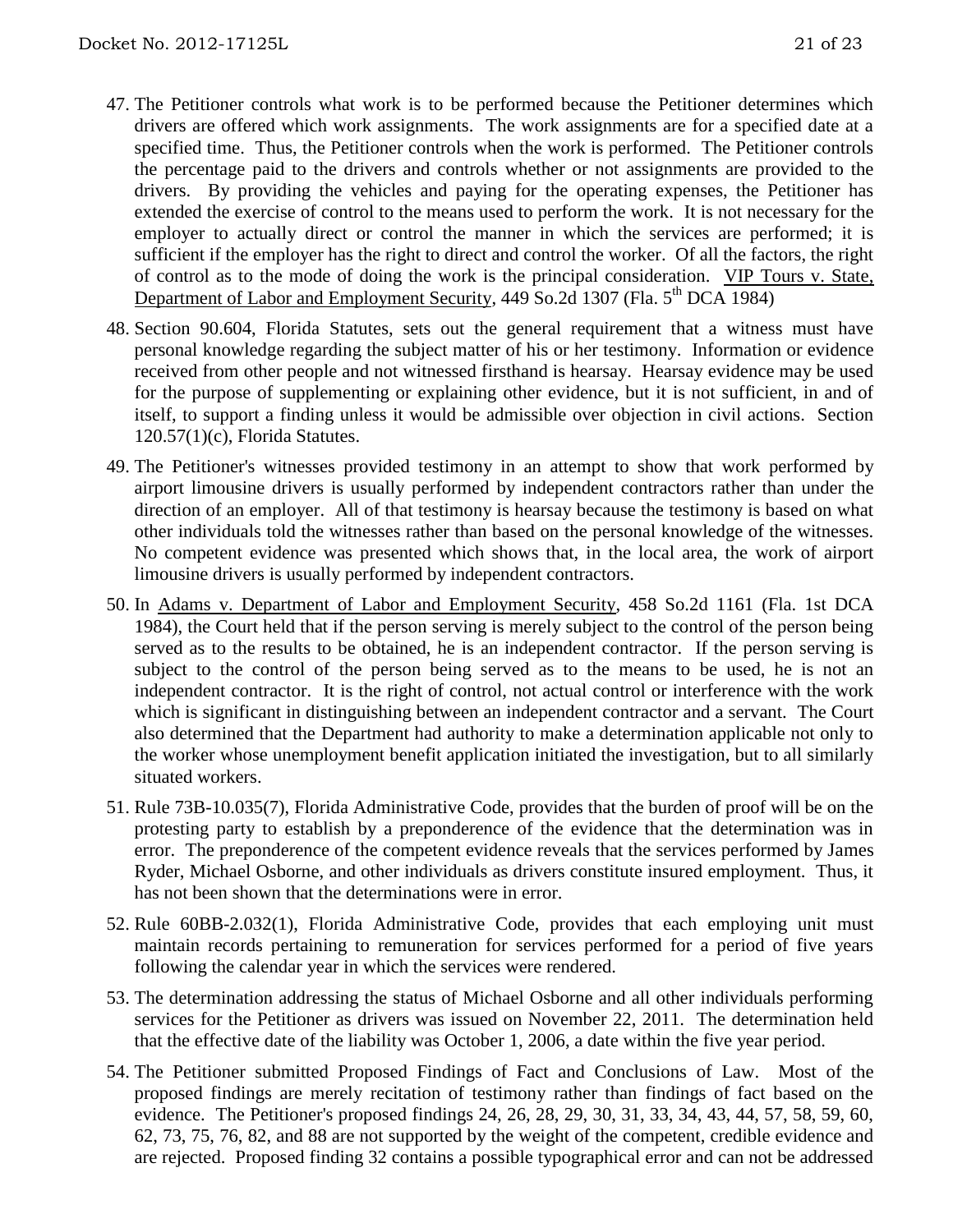as written because the substance of the proposal can not be ascertained. Proposed finding 42 is the Petitioner's conclusion rather than a fact supported by the evidence and is rejected.

**Recommendation:** It is recommended that the determination dated November 22, 2011, be AFFIRMED. Respectfully submitted on June 5, 2012.



R. O. SMITH, Special Deputy Office of Appeals